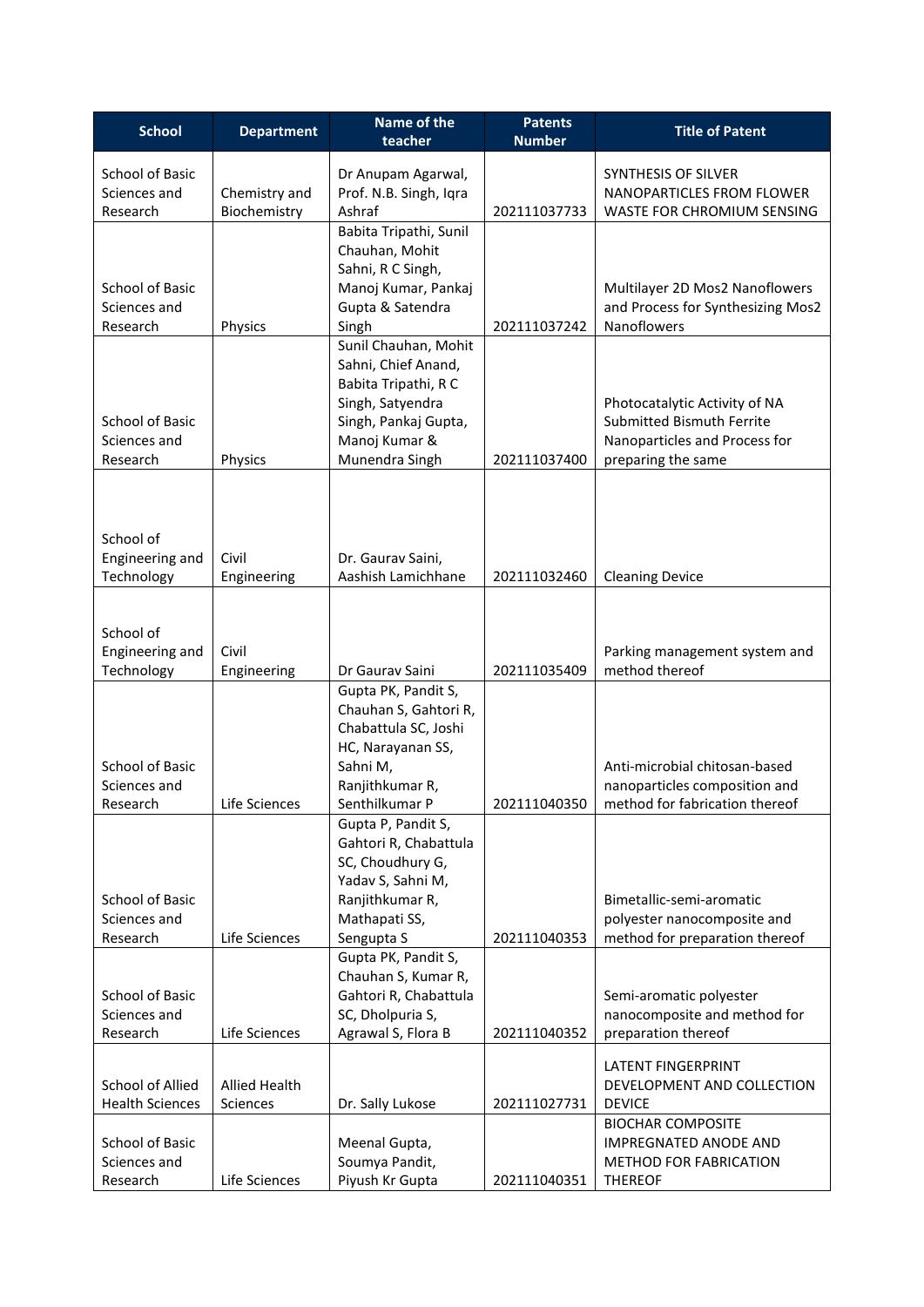| School of                     |                        | Prof. Lincy Joseph &                |              | OXAZOLINE COMPOUNDS AS                    |
|-------------------------------|------------------------|-------------------------------------|--------------|-------------------------------------------|
| Pharmacy                      | Pharmacy               | Prof. Mathew George                 | 202111047732 | <b>ANTI-INFLAMMATORY AGENTS</b>           |
|                               |                        |                                     |              |                                           |
| School of                     |                        | Prof. Lincy Joseph &                |              | OXAZEPANE COMPOUNDS AS                    |
| Pharmacy                      | Pharmacy               | Prof. Mathew George                 | 202111047994 | <b>ANTI-INFLAMMATORY AGENTS</b>           |
|                               |                        | Ankur Sharma,<br>Saurabh Kumar Jha, |              |                                           |
| School of                     |                        | Niraj Kumar Jha, Priya              |              |                                           |
| Engineering and               |                        | Tyagi, Ila Sharma &                 |              | NANOPARTICLES FOR SHORT                   |
| Technology                    | Biotechnology          | Parma Nand                          | 202111044787 | HAIRPIN RNA (SHRNA) DELIVERY              |
|                               |                        | Ankur Sharma,                       |              |                                           |
|                               |                        | Saurabh Kumar Jha,                  |              |                                           |
| School of                     |                        | Niraj Kumar Jha, Priya              |              | METHOD FOR PRODUCING DRUG                 |
| Engineering and<br>Technology | Biotechnology          | Tyagi, Ila Sharma &<br>Parma Nand   | 202111044786 | SUBSTANCE LOADED NANO<br><b>PARTICLES</b> |
|                               |                        | Swati Sharma,                       |              |                                           |
|                               |                        | Manish Sharma, Sahil                |              |                                           |
|                               |                        | Thakar, Alankrita                   |              |                                           |
| School of                     | <b>Public Health</b>   | Chaudhary, Kuldeep                  |              |                                           |
| <b>Dental Sciences</b>        | Dentistry              | <b>Dhanker</b>                      | 201911030963 | A DENTAL INSTRUMENT                       |
| School of Basic               |                        | Manish Sharma, Sahil                |              |                                           |
| Sciences and                  |                        | Thakar, Swati                       |              | SMART WASTE COLLECTION                    |
| Research                      | Physics                | Sharma,                             | 202011022243 | SYSTEM                                    |
|                               |                        | Sahil Thakar, Swati                 |              |                                           |
| School of                     | <b>Public Health</b>   | Sharma, Manish                      |              |                                           |
| <b>Dental Sciences</b>        | Dentistry              | Sharma                              | 202011018204 | AN ERGONOMIC BACK BRACE                   |
| School of                     |                        |                                     |              | A FRAMEWORK FOR TESTING OF                |
| <b>Business</b>               |                        | Dr. Animesh Singh,                  |              | <b>VALUE CHAINS FOR ETHICAL</b>           |
| <b>Studies</b>                | Management             | Dr. Sunil Joshi                     | 202111009420 | <b>CORRECTNESS IN FIRMS</b>               |
|                               |                        |                                     |              | VEHICLE SPEEDING DETECTION:               |
|                               |                        |                                     |              | <b>AUTOMATIC VEHICLE SPEED</b>            |
| School of                     | Computer               |                                     |              | DETECTION, NOTIFICATION AND               |
| Engineering and<br>Technology | Science<br>Engineering | <b>SUDEEP VARSHNEY</b>              | 202011056490 | <b>LOCATION TRACKING ALERT</b><br>SYSTEM. |
|                               |                        |                                     |              |                                           |
|                               |                        |                                     |              |                                           |
| School of                     |                        |                                     |              |                                           |
| Engineering and               | Civil                  |                                     |              | Method and Composition of                 |
| Technology                    | Engineering            | Dr .Gaurav Saini                    | 201711038191 | Producing Fertilizer.                     |
|                               |                        |                                     |              | A SYSTEM OF E-TRANSPORTER                 |
| School of                     |                        | Jitender Kumar,                     |              | PROVIDING SECURE AND                      |
| <b>Business</b>               |                        | Mridul Dharwal,                     |              | TRACKABLE PACKAGE DELIVERY                |
| <b>Studies</b>                | Management             | Ripunjay Bararia                    | 202111008946 | <b>SERVICE</b>                            |
|                               |                        | Meenal Gupta, Dr.                   |              |                                           |
|                               |                        | Yogesh Kumar, Dr.<br>Ashwani Kumar, |              |                                           |
| School of Basic               |                        | Purushottam Panta,                  |              | Oxygen Enriched Plant Based               |
| Sciences and                  |                        | Kouao Dujearic-                     |              | <b>Activated Carbon Composition</b>       |
| Research                      | Physics                | Stephane                            | 202111007490 | And Method Of Preparation                 |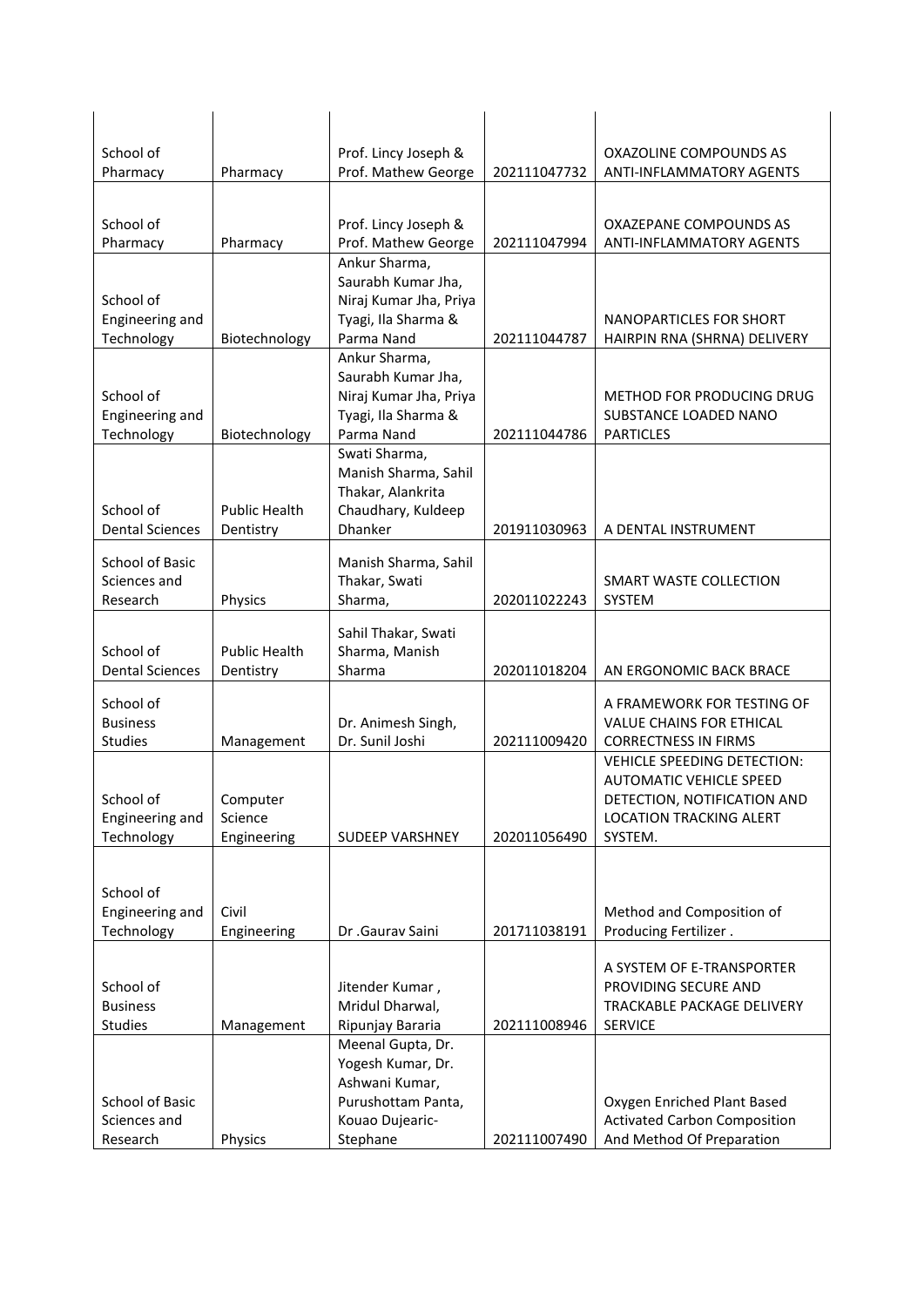| School of<br>Engineering and<br>Technology     | Civil<br>Engineering          | Dr .Gaurav Saini                                                                                                                                                                                                                   | 201711018142 | A Method of treating waste<br>Drilling mud Slurry and Coagulant<br>There of.                                                                                                        |
|------------------------------------------------|-------------------------------|------------------------------------------------------------------------------------------------------------------------------------------------------------------------------------------------------------------------------------|--------------|-------------------------------------------------------------------------------------------------------------------------------------------------------------------------------------|
| School of<br><b>Business</b><br><b>Studies</b> | Management                    | "Dr. Mridul Dharwal,<br>Jitender Kumar,<br>Aditya Samdershi,<br>Dr.nimesh Singh"                                                                                                                                                   | 202111012460 | METHOD FOR PROCESSING<br>POINTS/GRADE/WEIGHTAGE/<br>RATINGS AND ACCREDITATIONS,<br><b>BASED ON PERFORMANCE</b><br><b>EVALUATION SYSTEM</b>                                          |
| School of<br>Engineering and<br>Technology     | Mechanical<br>Engineering     | Dr Amrit, Lavish<br>Kumar Singh & Team                                                                                                                                                                                             | 202111007588 | Semi-Automatic Roti Maker                                                                                                                                                           |
| School of<br><b>Business</b><br><b>Studies</b> | Management                    | "Dr Parul Saxena, Dr<br>Roopali Fulzele,<br>Drarti Sharma"                                                                                                                                                                         | 202111012477 | <b>METHOD FOR QUALITY</b><br>PRODUCTION IN A WOMEN SELF-<br><b>HELP GROUP</b>                                                                                                       |
| School of Basic<br>Sciences and<br>Research    | Chemistry and<br>Biochemistry | Dr Anupam Agarwal,<br>Dr Anindita, Prof.<br>Nakashtra B Singh                                                                                                                                                                      | 202111005754 | IRON RICH COAL FLY ASH -<br>POLYDOPAMINE BASED<br>NANOCOMPOSITE AND METHOD<br>OF PREPARATION THEREOF                                                                                |
| School of Basic<br>Sciences and<br>Research    | Chemistry and<br>Biochemistry | Monika Srivastava,<br>Pramod K Singh, Ram<br>C. Singh, Vinay K<br>Verma                                                                                                                                                            | 202111017045 | PEROVSKITE SOLAR CELLS (PSC)<br>AND A PROCESS FOR<br><b>FABRICATION OF PSC USING</b><br>NICKEL OXIDE                                                                                |
| School of Basic<br>Sciences and<br>Research    | Chemistry and<br>Biochemistry | Mr. Paratpar Sarkar,<br>Dr. Vinay Kumar<br>Verma, Dr. Mridula<br>Guin, Prof. R. C. Singh                                                                                                                                           | 202111010301 | 5-(4-TERT-BUTOXY PHENYL)-3-<br>(4N-OCTYLOXYPHENYL)-4,5-<br>DIHYDROISOXAZOLE MOLECULE<br>(C-I): A PROMISING DRUG FOR<br>SARS-COV-2 (TARGET I) AND<br><b>BLOOD CANCER (TARGET II)</b> |
| School of<br>Pharmacy                          | Pharmacy                      | SHARDA UNIVERSITY,<br>Dr. SANDEEP KUMAR<br>SHUKLA, Dr. SHOBHIT<br>SRIVASTAVA, Dr.<br>GUNJAN, Dr. AMIT K.<br>KESARI, Dr. SAURABH<br>SRIVASTAVA, Dr.<br>NISHA SHARMA, Dr.<br>PRAFULLA CHANDRA<br>TIWARI, SUNNY, ARTI<br><b>GUPTA</b> | 202111016861 | METHOD FOR THE FORMATION<br>OF NON-INVASIVE INTRANASAL<br><b>NANOPARTICLES</b><br>FUNCTIONALIZED WITH ANTI-<br>EPHA3                                                                |
| School of<br>Pharmacy                          | Pharmacy                      | Dr. sandeep shukla,<br>Dr. Gunjan. Dr. Sweta<br>Bawari, Mr. Arun, Ms.<br>Vandana, Ms. Arti,<br>Ms. Hema & Ms.<br>Vaishali                                                                                                          | 202111015612 | METHOD FOR IMPROVING THE<br>YIELD OF SOYABEAN CROPS<br><b>USING NETAMYCIN</b>                                                                                                       |
| School of<br>Pharmacy                          | Pharmacy                      | Dr. sandeep shukla,<br>Ms. Homira khan,<br>Ms. Tamanna & Ms.<br>Arti Gupta                                                                                                                                                         | 202111019006 | PRESSURE RELIEVING WOUND<br><b>DRESSING</b>                                                                                                                                         |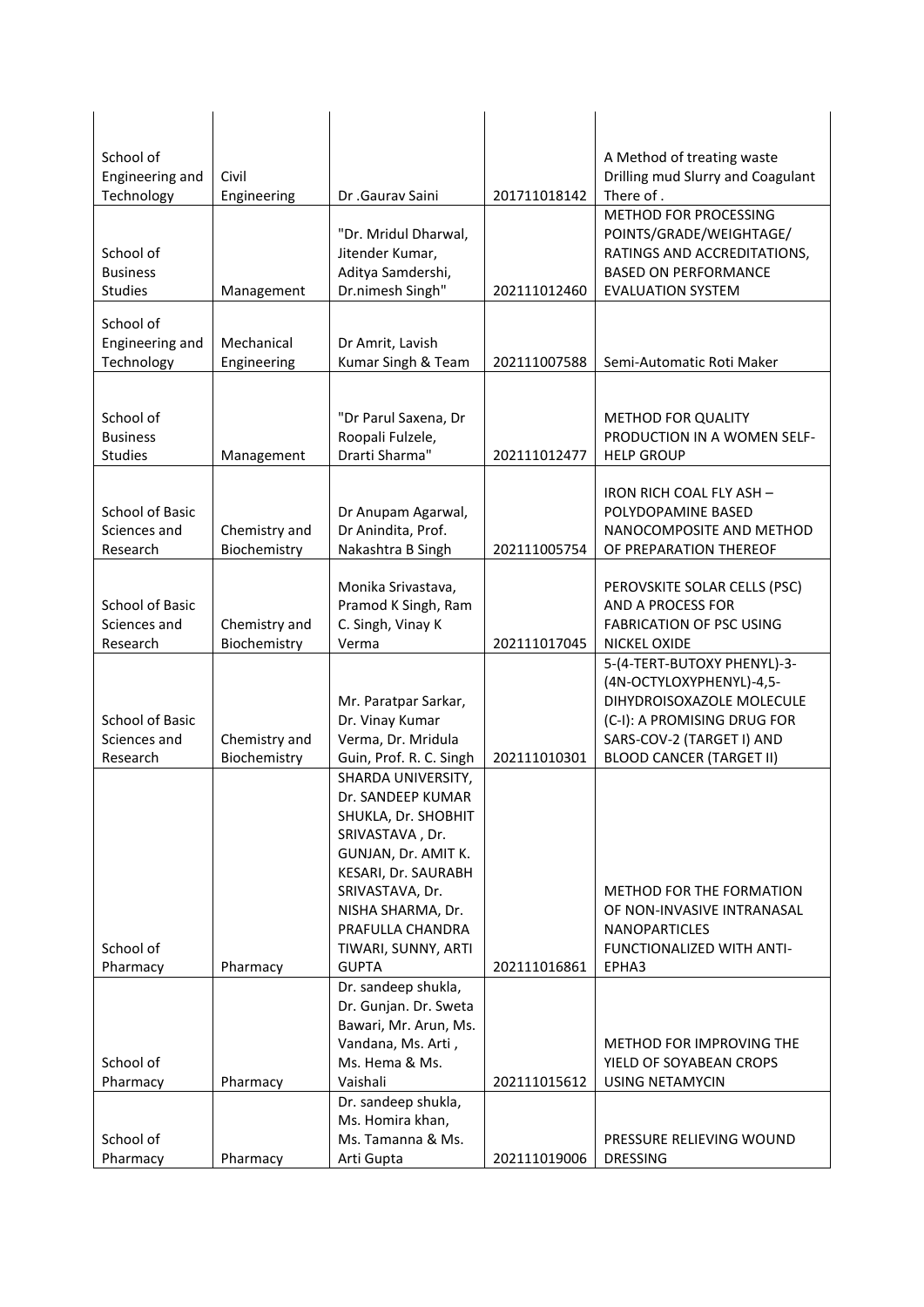| School of                     |                      |                                         |              |                                                             |
|-------------------------------|----------------------|-----------------------------------------|--------------|-------------------------------------------------------------|
| Engineering and<br>Technology | Civil<br>Engineering | Megha Gupta                             | 201811046652 | A high strength concrete<br>composition                     |
|                               |                      |                                         |              |                                                             |
|                               |                      | Dr. Sibaram Khara,                      |              | <b>RFID BASED POSITION</b>                                  |
| School of<br>Pharmacy         | Pharmacy             | Dr. Sandeep Kumar<br>,Dr. Pallavi Gupta | 202111020437 | <b>IDENTIFICATION IN A PLAYING</b><br>ARENA                 |
|                               |                      |                                         |              |                                                             |
|                               |                      | Dr. Preeti Singh, Dr.                   |              |                                                             |
| School of<br>Pharmacy         | Pharmacy             | Saroj Yadav and Ms.<br>Sanchita Ghosh   | 202111020023 | A NOVEL COMPOSTION OF<br>HERBACEOUS DESI DHOOPBATTI         |
|                               |                      |                                         |              | A CONCEPTUAL FRAMEWORK FOR                                  |
|                               |                      |                                         |              | <b>ENHANCING HR EFFICIENCY</b>                              |
| School of                     |                      |                                         |              | THROUGH ARTIFICIAL                                          |
| <b>Business</b>               |                      |                                         |              | INTELLIGENCE INTEGRATION                                    |
| <b>Studies</b>                | Management           | Dr Parul Saxena                         | 202111012483 | <b>METHOD</b>                                               |
| School of                     |                      |                                         |              | FRAMEWORK FOR IMPROVING                                     |
| <b>Business</b>               |                      |                                         |              | <b>QUALITY OF WORK-LIFE OF</b>                              |
| <b>Studies</b>                | Management           | Dr Parul Saxena                         | 202111012489 | <b>NURSES</b>                                               |
|                               |                      |                                         |              |                                                             |
|                               |                      |                                         |              |                                                             |
|                               |                      |                                         |              | ANALYSIS AND MONITORING OF                                  |
| School of                     | Computer             |                                         |              | <b>BRAINWAVES FOR EPILEPSY</b>                              |
| Engineering and               | Science              | Dr. Vishal Jain                         | 202111007822 | TREATMENT USING ARTIFICIAL<br>INTELLIGENCE                  |
| Technology                    | Engineering          |                                         |              |                                                             |
|                               |                      |                                         |              |                                                             |
|                               |                      |                                         |              |                                                             |
| School of<br>Engineering and  | Computer<br>Science  |                                         |              | DEVELOPMENT OF IMAGE<br>PROCESSING BASED FRUIT              |
| Technology                    | Engineering          | Dr. Vishal Jain                         | 202141008722 | SPOILED DETECTION SYSTEM                                    |
|                               |                      |                                         |              |                                                             |
|                               |                      |                                         |              |                                                             |
|                               |                      |                                         |              |                                                             |
|                               |                      |                                         |              |                                                             |
| School of<br>Engineering and  | Computer<br>Science  |                                         |              | DEVELOPMENT OF SMART<br>ASSISTANT SYSTEM FOR FARMERS        |
| Technology                    | Engineering          | Dr. Vishal Jain                         | 202121001066 | USING RASPBERRY PI                                          |
|                               |                      |                                         |              |                                                             |
|                               |                      |                                         |              |                                                             |
|                               |                      |                                         |              |                                                             |
|                               |                      |                                         |              |                                                             |
| School of                     | Computer             |                                         |              | <b>COMPUTER - IMPLEMENTED</b><br>METHOD FOR ENCRYPTION OVER |
| Engineering and               | Science              |                                         |              | A BLOCKCHAIN DATA SHARING IN                                |
| Technology                    | Engineering          | Dr. Vishal Jain                         | 2021100143   | <b>SECURE NETWORK</b>                                       |
| School of                     | Computer             |                                         |              |                                                             |
| Engineering and               | Science              | Dr. Vishal Jain and Dr.                 |              |                                                             |
| Technology                    | Engineering          | Mandeep Kaur                            | 202111004731 | <b>INSECT TRAPPING DEVICE</b>                               |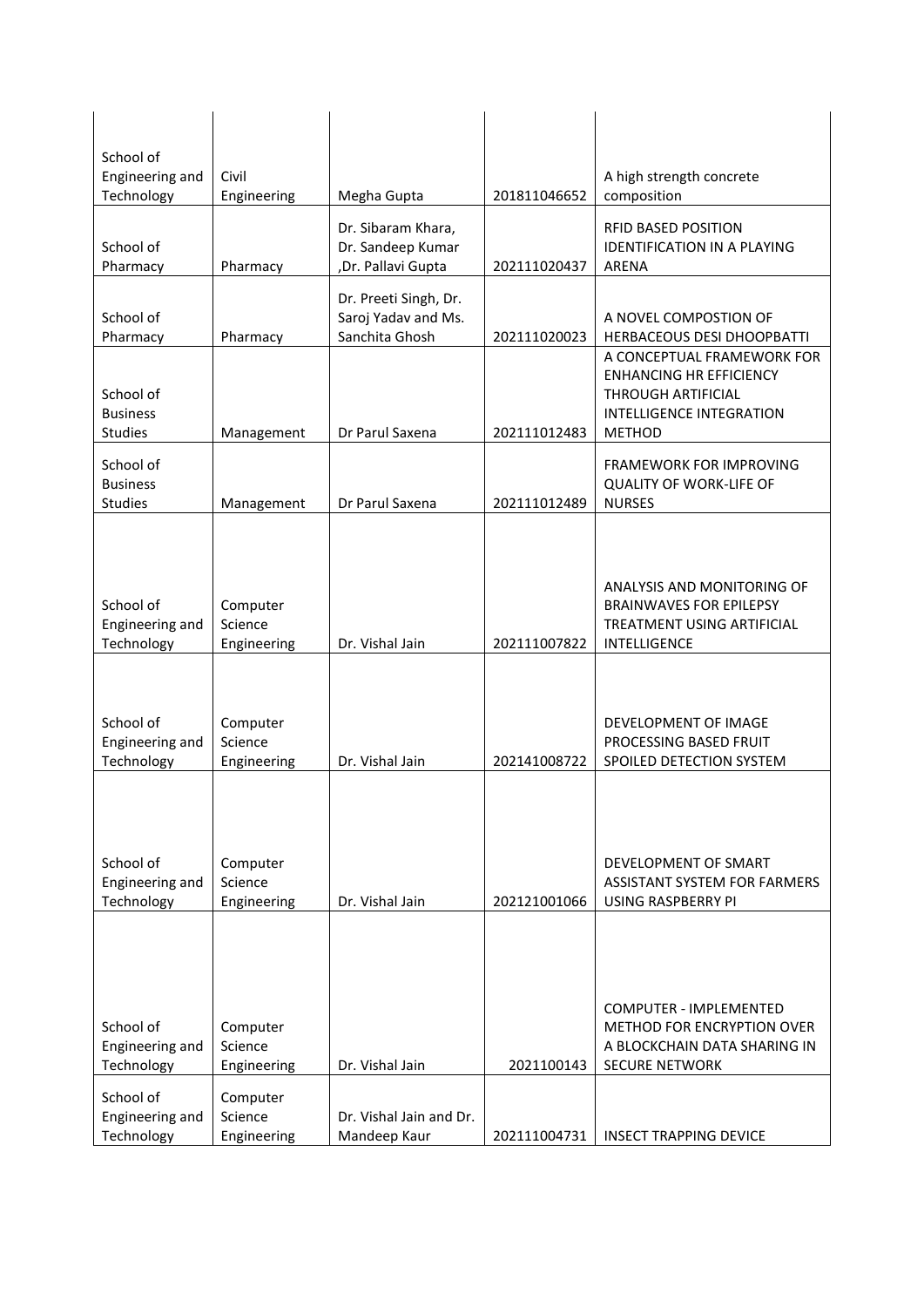| School of       | Computer    |                                           |              |                                                        |
|-----------------|-------------|-------------------------------------------|--------------|--------------------------------------------------------|
| Engineering and | Science     |                                           |              |                                                        |
| Technology      | Engineering | Dr. Vishal Jain<br>Prof Ramesh Chandra    | 202111004739 | SCOURING DEVICE FOR UTENSILS                           |
|                 |             | Panda, Dr. Sudeshna                       |              |                                                        |
|                 |             | Chakraborty, Dr                           |              |                                                        |
|                 |             | Vikrant sharma,                           |              |                                                        |
|                 |             | Dr.Anand Kumar, Dr                        |              |                                                        |
|                 |             | Sushil Kalyani,                           |              |                                                        |
|                 |             | Shrikant Rajendra                         |              |                                                        |
|                 |             | Kate, Miss. Prajkta                       |              |                                                        |
|                 |             | Balasaheb Jamale, Dr.<br>Mayank Kumar     |              |                                                        |
|                 |             | Goyal, Dr. Mandeep                        |              |                                                        |
| School of       | Computer    | Kaur, Rajan Prasad                        |              | A NOVEL SOLAR POWERED IOT                              |
| Engineering and | Science     | Tripathi, Dr. Punit                       |              | <b>BASED SUSTAINABLE ORGANIC</b>                       |
| Technology      | Engineering | Gupta, RITU                               | 202031032062 | <b>COMPOST MACHINE</b>                                 |
|                 |             | Dr. Mandeep Kaur,                         |              |                                                        |
|                 |             | Dr. Mayank Kumar                          |              |                                                        |
|                 |             | Goyal, Ritu Dewan,<br>Deepti Sahu, Gunjan |              |                                                        |
|                 |             | Aggarwal, Jyotsna,                        |              |                                                        |
|                 |             | Vishal Gupta, Rani                        |              |                                                        |
| School of       | Computer    | Astya, Prof. Nitin                        |              |                                                        |
| Engineering and | Science     | Rakesh, Prof. Parma                       |              | SYSTEM AND METHOD FOR                                  |
| Technology      | Engineering | Nand                                      | 202111011004 | <b>MAINTAINING SOIL MOISTURE</b>                       |
|                 |             |                                           |              |                                                        |
|                 |             |                                           |              |                                                        |
| School of       | Computer    |                                           |              | SYSTEM AND METHOD FOR                                  |
| Engineering and | Science     |                                           |              | DISPLAYING TELEVISION                                  |
| Technology      | Engineering | Mayank Kumar Goyal                        | 202111019392 | PROGRAM                                                |
|                 |             |                                           |              | <b>METHOD FOR IDENTIFYING</b>                          |
| School of       |             |                                           |              | OPTIMUM-PERFORMANCE OF<br>SPECIAL ECONOMIC ZONES BASED |
| <b>Business</b> |             | <b>BITHIKA BISHESH &amp;</b>              |              | ON THE FIVE ECONOMIC                                   |
| Studies         | Management  | <b>SHALINI MITTAL</b>                     | 202111022573 | <b>INDICATORS</b>                                      |
|                 |             | DR. AKANKSHA                              |              |                                                        |
|                 |             | SRIVASTAVA, Dr.                           |              | A method of parterning and                             |
| School of       |             | Nishi Tyagi, Dr. Disha                    |              | programming of out door                                |
| Education       | Education   | Maheshwari                                | 202111022169 | education centers in urban areas                       |
|                 |             |                                           |              |                                                        |
|                 |             |                                           |              |                                                        |
| School of       |             |                                           |              | AN APPARATUS AND METHOD                                |
| Engineering and | Civil       | Mandil Bahadur                            |              | FOR AUTOMATED LAYING OF                                |
| Technology      | Engineering | Thapa, Satyaprakash                       | 202011028066 | <b>BRICKS</b>                                          |
|                 |             |                                           |              | A SYSTEM AND METHOD FOR                                |
| School of       |             |                                           |              | <b>ENHANCING LIVELIHOOD OF SELF-</b>                   |
| <b>Business</b> |             | "Dr. Roopali Fulzele,                     |              | HELP GROUPS THROUGH                                    |
| Studies         | Management  | Dr. Parul Saxena"                         | 202111005135 | <b>INTERVENTION &amp; MENTORING</b>                    |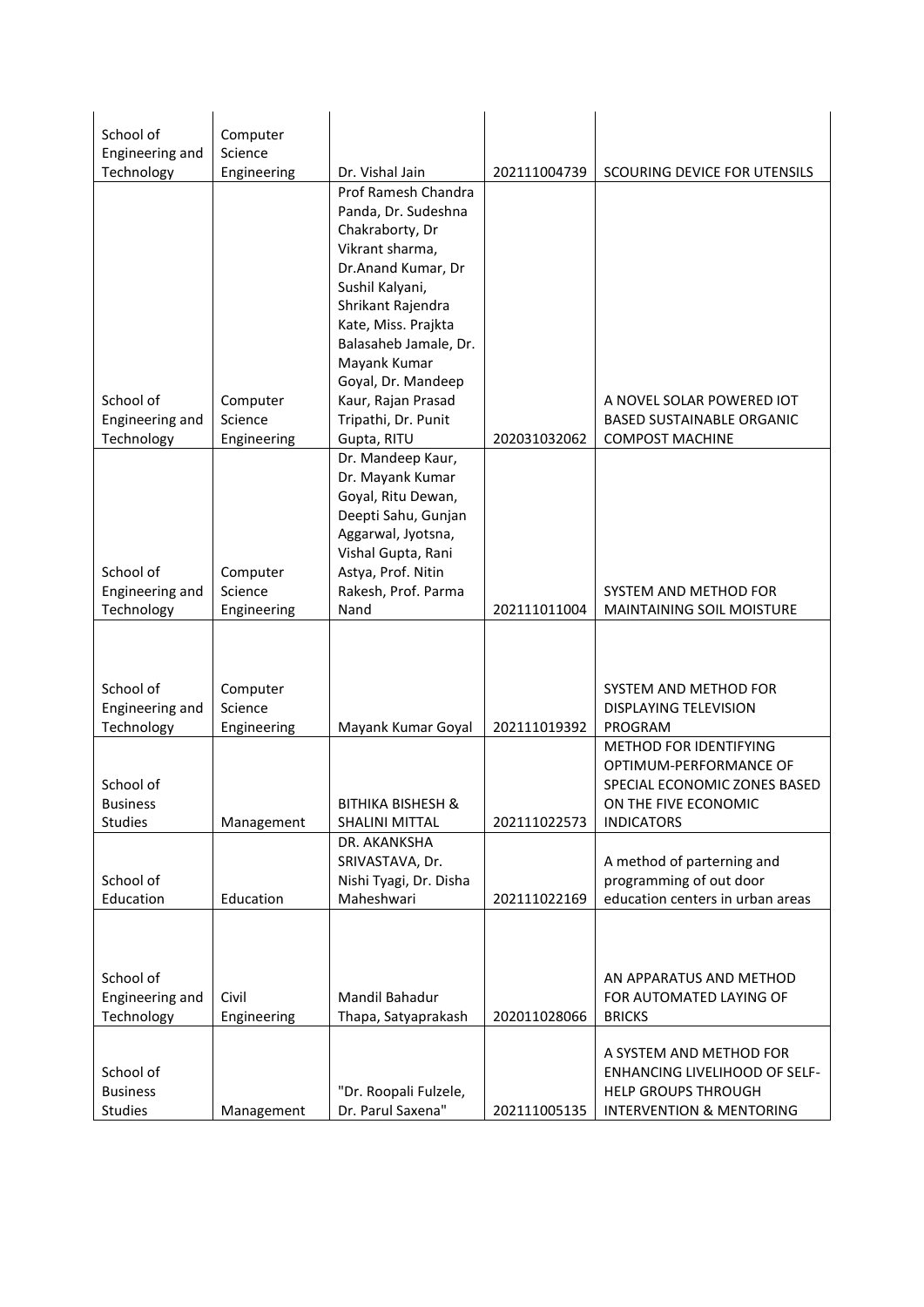| School of<br>Architecture<br>Deekshali Anand and<br>A MEDICATION REGIMEN<br>and Planning<br>Architecture<br>Dipti Parashar,<br>202011017972<br><b>COMPLIANCE RECEPTACLE</b><br>"Jitender Kumar, Brij<br>Vaid, Ripunjay<br>Bararia, Sweta Dixit,<br>School of<br>Mohit Maurya, Alka<br><b>Business</b><br>Maurya, Mohd Chand<br>Intelligent Early warning and<br>Rashid Khan"<br><b>Studies</b><br>202111011003<br>safety device<br>Management<br>School of<br>Mustapha Bello<br>METHOD OF PRODUCING<br>Muhammad, Ram<br>Engineering and<br>METHANE FROM AN<br>Chandra<br>Technology<br>Biotechnology<br>202011017347<br><b>ANTIMICROBIAL BIOMASS</b><br>School of<br>Engineering and<br>Civil<br>Dr. Gauray Saini and<br>Environmentally friendly<br>Nishant Kumar<br>barbeque grill<br>Technology<br>Engineering<br>202111018465<br>PORTABLE SOLAR MODULE<br>School of<br>Electronics &<br>MOUNTING SYSTEM AND<br>Engineering and<br>Communication<br>Technology<br>Pallavi Gupta<br>Engineering<br>202011008658<br>SAME<br>School of<br>Civil<br>Engineering and<br>Technology<br>202111005803<br>Adjustable seating assembly<br>Engineering<br>Dr. Gaurav Saini<br>School of<br>Engineering and<br>Civil<br>Technology<br>Dr. Gaurav Saini<br>202111005534<br>Engineering<br>Sukalpaa Chaki,<br>Megha Gupta,<br>School of<br>Engineering and<br>Gunjan Agarwal and<br>Civil<br>Technology<br>Team<br>202111004736<br><b>Smart Seed Sowing System</b><br>Engineering<br>School of<br>Engineering and<br>Civil<br>Technology<br>Engineering<br>Col. Mathur<br>Automated curing system<br>202011040834<br>1. Dr. Parma Nand<br>(Professor and Dean)<br>2. Dr. Nitin Rakesh<br>(Professor and Head)<br>3. Dr. Sanjoy Das<br>(Assistant Professor)<br>4. Dr. Vishnu Sharma<br>(Professsor and | School of<br><b>Business</b><br><b>Studies</b> | Management | "Dr. Naveen Upreti,<br>Dr. Vijayta Fulzele,<br>Dr. Roopali Fulzele" | 202111016896<br>A | A SYSTEMATIC CONSTRAINT<br>REMOVAL PROCESS (CRP) FOR<br>ORGANIZATIONS                    |
|---------------------------------------------------------------------------------------------------------------------------------------------------------------------------------------------------------------------------------------------------------------------------------------------------------------------------------------------------------------------------------------------------------------------------------------------------------------------------------------------------------------------------------------------------------------------------------------------------------------------------------------------------------------------------------------------------------------------------------------------------------------------------------------------------------------------------------------------------------------------------------------------------------------------------------------------------------------------------------------------------------------------------------------------------------------------------------------------------------------------------------------------------------------------------------------------------------------------------------------------------------------------------------------------------------------------------------------------------------------------------------------------------------------------------------------------------------------------------------------------------------------------------------------------------------------------------------------------------------------------------------------------------------------------------------------------------------------------------------------------------------------------------------------------|------------------------------------------------|------------|---------------------------------------------------------------------|-------------------|------------------------------------------------------------------------------------------|
|                                                                                                                                                                                                                                                                                                                                                                                                                                                                                                                                                                                                                                                                                                                                                                                                                                                                                                                                                                                                                                                                                                                                                                                                                                                                                                                                                                                                                                                                                                                                                                                                                                                                                                                                                                                             |                                                |            |                                                                     |                   |                                                                                          |
|                                                                                                                                                                                                                                                                                                                                                                                                                                                                                                                                                                                                                                                                                                                                                                                                                                                                                                                                                                                                                                                                                                                                                                                                                                                                                                                                                                                                                                                                                                                                                                                                                                                                                                                                                                                             |                                                |            |                                                                     |                   |                                                                                          |
|                                                                                                                                                                                                                                                                                                                                                                                                                                                                                                                                                                                                                                                                                                                                                                                                                                                                                                                                                                                                                                                                                                                                                                                                                                                                                                                                                                                                                                                                                                                                                                                                                                                                                                                                                                                             |                                                |            |                                                                     |                   |                                                                                          |
|                                                                                                                                                                                                                                                                                                                                                                                                                                                                                                                                                                                                                                                                                                                                                                                                                                                                                                                                                                                                                                                                                                                                                                                                                                                                                                                                                                                                                                                                                                                                                                                                                                                                                                                                                                                             |                                                |            |                                                                     |                   |                                                                                          |
|                                                                                                                                                                                                                                                                                                                                                                                                                                                                                                                                                                                                                                                                                                                                                                                                                                                                                                                                                                                                                                                                                                                                                                                                                                                                                                                                                                                                                                                                                                                                                                                                                                                                                                                                                                                             |                                                |            |                                                                     |                   | METHOD OF ASSEMBLING THE                                                                 |
|                                                                                                                                                                                                                                                                                                                                                                                                                                                                                                                                                                                                                                                                                                                                                                                                                                                                                                                                                                                                                                                                                                                                                                                                                                                                                                                                                                                                                                                                                                                                                                                                                                                                                                                                                                                             |                                                |            |                                                                     |                   |                                                                                          |
|                                                                                                                                                                                                                                                                                                                                                                                                                                                                                                                                                                                                                                                                                                                                                                                                                                                                                                                                                                                                                                                                                                                                                                                                                                                                                                                                                                                                                                                                                                                                                                                                                                                                                                                                                                                             |                                                |            |                                                                     |                   | An arrangement for a connector<br>for effortless extraction of a wire                    |
|                                                                                                                                                                                                                                                                                                                                                                                                                                                                                                                                                                                                                                                                                                                                                                                                                                                                                                                                                                                                                                                                                                                                                                                                                                                                                                                                                                                                                                                                                                                                                                                                                                                                                                                                                                                             |                                                |            |                                                                     |                   |                                                                                          |
|                                                                                                                                                                                                                                                                                                                                                                                                                                                                                                                                                                                                                                                                                                                                                                                                                                                                                                                                                                                                                                                                                                                                                                                                                                                                                                                                                                                                                                                                                                                                                                                                                                                                                                                                                                                             |                                                |            |                                                                     |                   |                                                                                          |
| <b>Kumar Sagar</b><br>(Professor) 6. Dr.<br><b>AUTOMATIC VEHICLE</b><br>School of<br>Danish Ather<br>Computer<br>Engineering and<br>Science<br>(Associate Professor)                                                                                                                                                                                                                                                                                                                                                                                                                                                                                                                                                                                                                                                                                                                                                                                                                                                                                                                                                                                                                                                                                                                                                                                                                                                                                                                                                                                                                                                                                                                                                                                                                        |                                                |            | Head) 5. Dr. Anil                                                   |                   | VEHICLE SPEEDING DETECTION:<br>SPEEDINGDETECTION, LOCATION,<br>NOTIFICATION AND TRACKING |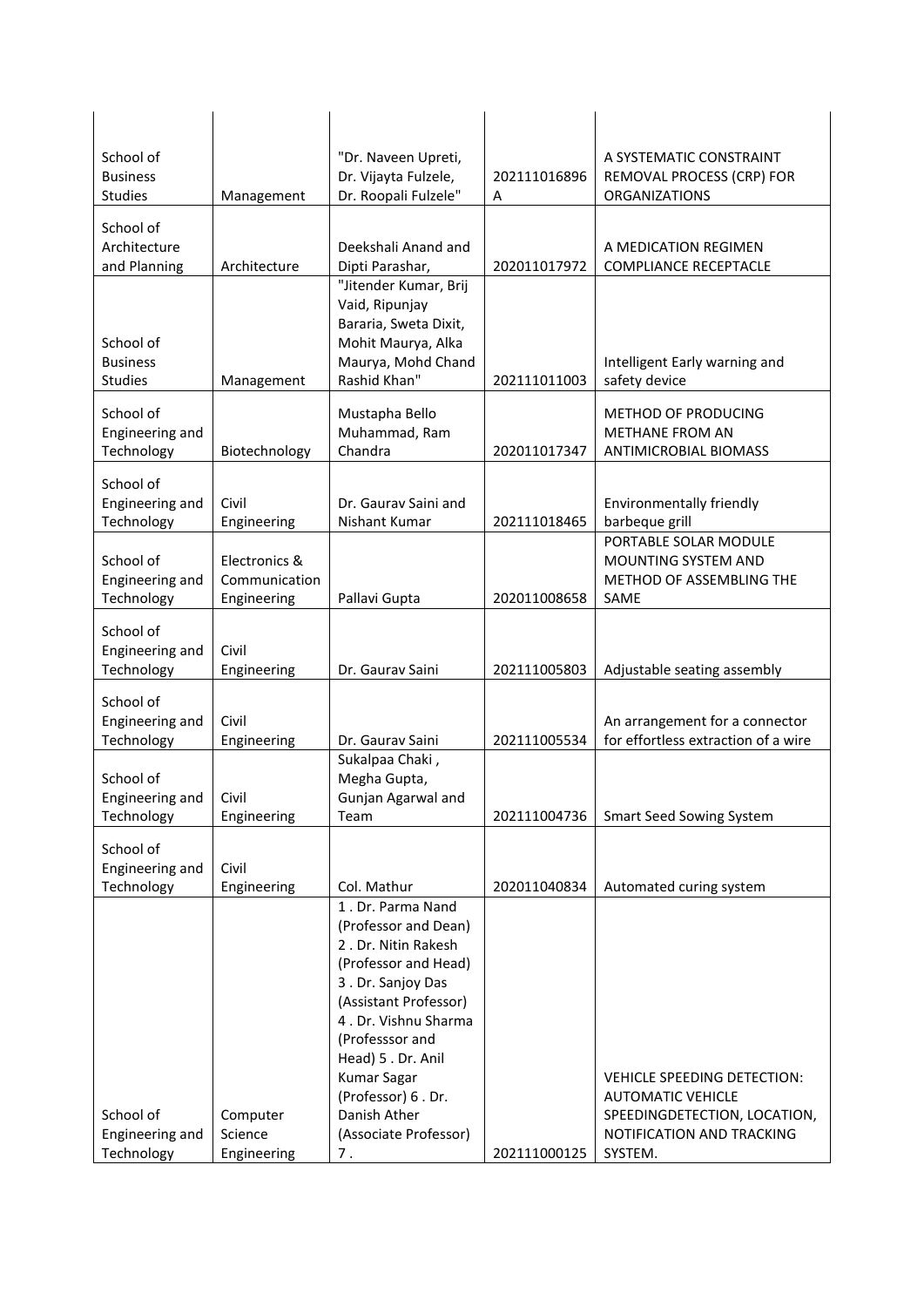| School of<br>Engineering and<br>Technology | Computer<br>Science<br>Engineering            | 1. Dr. Parma Nand<br>(Professor and Dean)<br>2. Dr. Nitin Rakesh<br>(Professor and Head)<br>3. Dr. Sanjoy Das<br>(Assistant Professor)<br>4. Dr. Vishnu Sharma<br>(Professsor and<br>Head) 5. Dr. Anil<br><b>Kumar Sagar</b><br>(Professor) 6. Dr.<br>Danish Ather<br>(Associate Professor)<br>7. | 202111000123 | TWO AXIS (180D) INTELLIGENT<br>SOLAR TRACKING SYSTEM<br>USINGINTEGRATED ARTIFICIAL<br>INTELLIGENT SYSTEM. |
|--------------------------------------------|-----------------------------------------------|---------------------------------------------------------------------------------------------------------------------------------------------------------------------------------------------------------------------------------------------------------------------------------------------------|--------------|-----------------------------------------------------------------------------------------------------------|
|                                            |                                               |                                                                                                                                                                                                                                                                                                   |              |                                                                                                           |
| School of<br>Engineering and<br>Technology | Computer<br>Science<br>Engineering            | Dr Mandeep Kaur                                                                                                                                                                                                                                                                                   | 202111022665 | SYSTEM AND METHOD FOR<br>DETERMINING A WATERING<br><b>SCHEDULE</b>                                        |
| School of<br>Engineering and<br>Technology | Electronics &<br>Communication<br>Engineering | Dr. Rashmi<br>Priyadarshini                                                                                                                                                                                                                                                                       | 202111007503 | SYSTEM AND METHOD FOR<br>MONITORING SOCIAL<br><b>DISTANCING</b>                                           |
| School of<br>Engineering and<br>Technology | Computer<br>Science<br>Engineering            | Dr Mandeep Kaur                                                                                                                                                                                                                                                                                   | 202111022664 | SYSTEM AND METHOD TO<br>ANALYZE AND CATEGORIZE<br><b>SENTIMENTS</b>                                       |
| School of<br>Engineering and<br>Technology | Electronics &<br>Communication<br>Engineering | Dr. Rashmi<br>Priyadarshini and Dr.<br>Usha Tiwari                                                                                                                                                                                                                                                | 202011046557 | <b>GESTURE BASED BEVERAGE</b><br><b>CONTAINER</b>                                                         |
| School of<br>Engineering and<br>Technology | Computer<br>Science<br>Engineering            | Dr Parmanand, Dr<br>Nitin Rakesh, Jyotsna,<br>Deepti Sahu, Rani<br>Astya, Mandeep<br>Kaur, Nitin Arora                                                                                                                                                                                            | 202111007489 | System for Detecting and<br>Prohibiting Transmission of<br><b>Infectious Viruses</b>                      |
| School of<br>Engineering and<br>Technology | Computer<br>Science<br>Engineering            | Abha Kiran Rajpoot                                                                                                                                                                                                                                                                                | 202011046492 | Money Handling System                                                                                     |
| School of<br>Engineering and<br>Technology | Electronics &<br>Communication<br>Engineering | SHAHEEN NAZ                                                                                                                                                                                                                                                                                       | 202011046558 | <b>SMART NOTEBOOK</b>                                                                                     |
| School of<br>Engineering and<br>Technology | Electronics &<br>Communication<br>Engineering | SHAHEEN NAZ                                                                                                                                                                                                                                                                                       | 202111004740 | VEHICLE SPEED CONTROL SYSTEM                                                                              |
| School of<br>Engineering and<br>Technology | Electronics &<br>Communication<br>Engineering | Dr. Shailendra<br>Tripathi                                                                                                                                                                                                                                                                        | 202111007901 | System and Method to Prevent<br>Fraud during Emission Level<br>Certificate Generation of Vehicle          |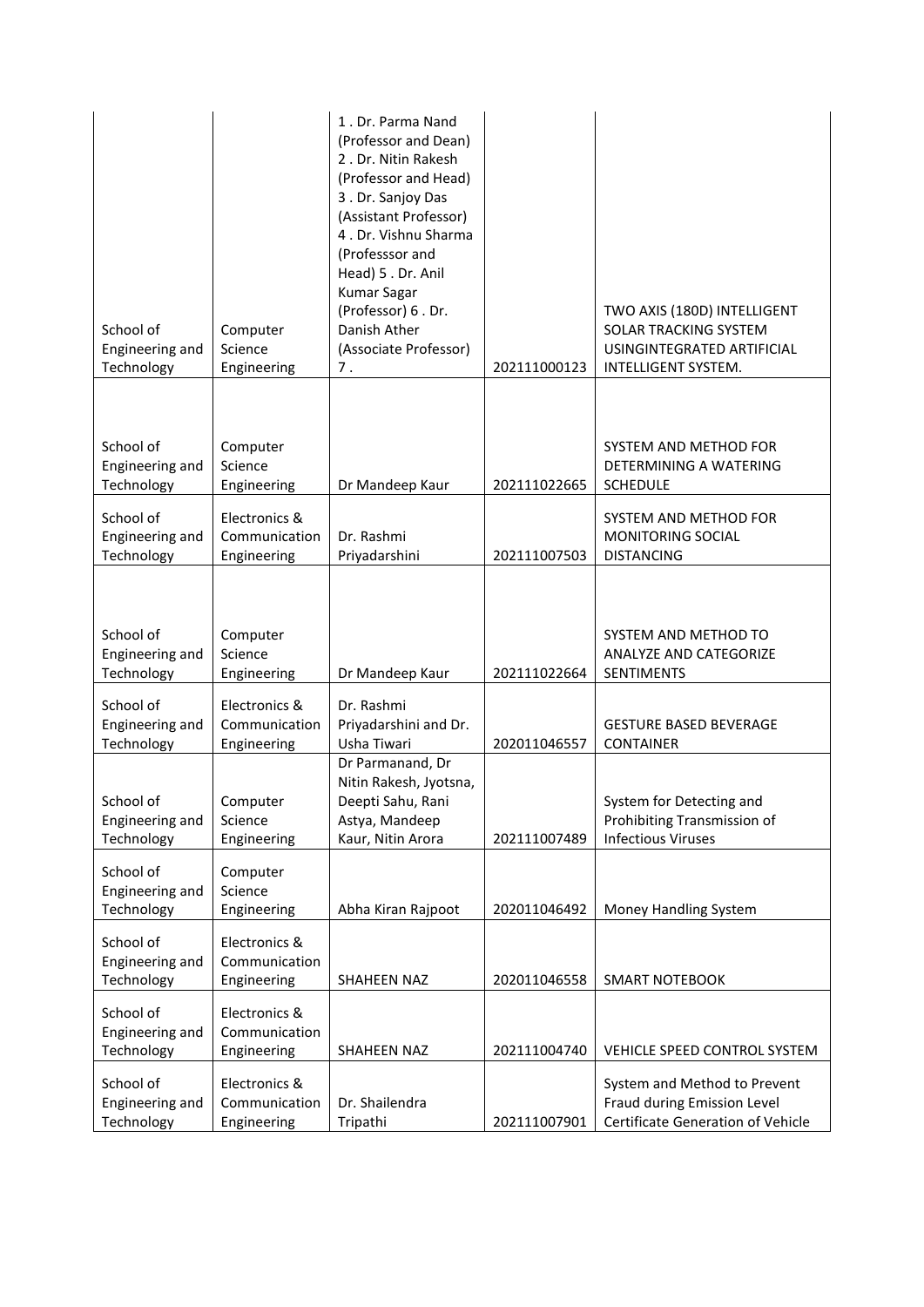| School of<br>Engineering and               | Electronics &<br>Communication                |                                                                                                                   |                   |                                                                                                                   |
|--------------------------------------------|-----------------------------------------------|-------------------------------------------------------------------------------------------------------------------|-------------------|-------------------------------------------------------------------------------------------------------------------|
| Technology                                 | Engineering                                   | Dr. Usha Tiwari                                                                                                   | 202011043849      | <b>VISITOR MANAGEMENT SYSTEM</b>                                                                                  |
| School of<br>Engineering and<br>Technology | Electronics &<br>Communication<br>Engineering | Dr. Usha<br>Tiwari, Sabyasachi<br>Mukhopadhya, Dr.<br>Pallavi Gupta, Dr.<br>Rashmi Priyadarshini                  | 202111004735      | <b>INSECT TRAPPING AND</b><br><b>ERADICATING DEVICE FOR WATER</b><br><b>COOLERS</b>                               |
|                                            |                                               |                                                                                                                   |                   |                                                                                                                   |
| School of<br>Engineering and<br>Technology | Mechanical<br>Engineering                     | Mr. Radheshyam<br>Ojha and Dr. Satya<br>Prakash                                                                   | 202111008950      | A Serving Stand                                                                                                   |
| School of                                  | Computer                                      |                                                                                                                   |                   |                                                                                                                   |
| Engineering and                            | Science                                       | Dr. Sudeshna                                                                                                      |                   | Self Cleaning and germ cleaning                                                                                   |
| Technology                                 | Engineering                                   | Chakraborty                                                                                                       | 2021100059        | revolving public toilet for Covid 19                                                                              |
| School of<br>Engineering and<br>Technology | Computer<br>Science<br>Engineering            | Dr. Latha Banda                                                                                                   | 2020102380        | IMT-Voice Based Mobile Banking:<br><b>INTELLIGENTMONEY TRANSFER</b><br>USING VOICE BASED MOBILE<br><b>BANKING</b> |
|                                            |                                               |                                                                                                                   |                   |                                                                                                                   |
| School of<br>Engineering and<br>Technology | Computer<br>Science<br>Engineering            | Dr. Sudeshna<br>Chakraborty                                                                                       | 202131017851<br>Α | A NOVEL LONG RANGE IOT BASED<br><b>AUTOMATIC DISPENSER</b><br>SYSTEMFOR HEAVY WATER LINE<br><b>FLOW CONTROL</b>   |
|                                            |                                               |                                                                                                                   |                   |                                                                                                                   |
| School of<br>Engineering and               | <b>Electrical and</b><br>Electronics          |                                                                                                                   |                   |                                                                                                                   |
| Technology                                 | Engineering                                   | Soma Deb                                                                                                          | 202111004746      | <b>Eyewear Holding Device</b>                                                                                     |
| School of<br>Engineering and<br>Technology | Electrical and<br>Electronics<br>Engineering  | K Jaya Chitra, Rani<br>Astya, Deepti Sahu,<br>Ritu Dewan, Nihar<br>Ranjan Roy , Gaurav<br>Raj, Ankur<br>Choudhary | 202111004741      | <b>Table Top Gaming Device</b>                                                                                    |
| School of<br>Engineering and<br>Technology | Electrical and<br>Electronics<br>Engineering  | K Jaya Chitra                                                                                                     | 202111004742      | Cooking Utensil Handling System                                                                                   |
| School of<br>Engineering and<br>Technology | Electronics &<br>Communication<br>Engineering | Dr. Pallavi Gupta,<br>Shaheen Naz, Dr.<br>Rashmi Priyadarshini<br>Dr. Ankur Choudhary                             | 202011046735      | AUTOMATIC FIRE CONTROLLING<br><b>DEVICE</b>                                                                       |
| School of<br>Engineering and<br>Technology | Electronics &<br>Communication<br>Engineering | Dr. Bhim Singh Dr.<br>Vineet Kumar Dr.<br>Rashmi Priyadarshini<br>Dr. Pallavi Gupta                               | 202111004737      | <b>AUTOMATIC DISHWARE</b><br><b>CLEANING DEVICE</b>                                                               |
| School of<br>Engineering and<br>Technology | Electronics &<br>Communication<br>Engineering | Dr. Ashish Gupta Dr.<br>Pallavi Gupta, Suman<br>Lata Dha,r C. Mohan,<br>Dr. Vishal Jain, Dr.                      | 202111004734      | ELECTRONIC TRANSACTION<br>FRAUD PREVENTING DEVICE                                                                 |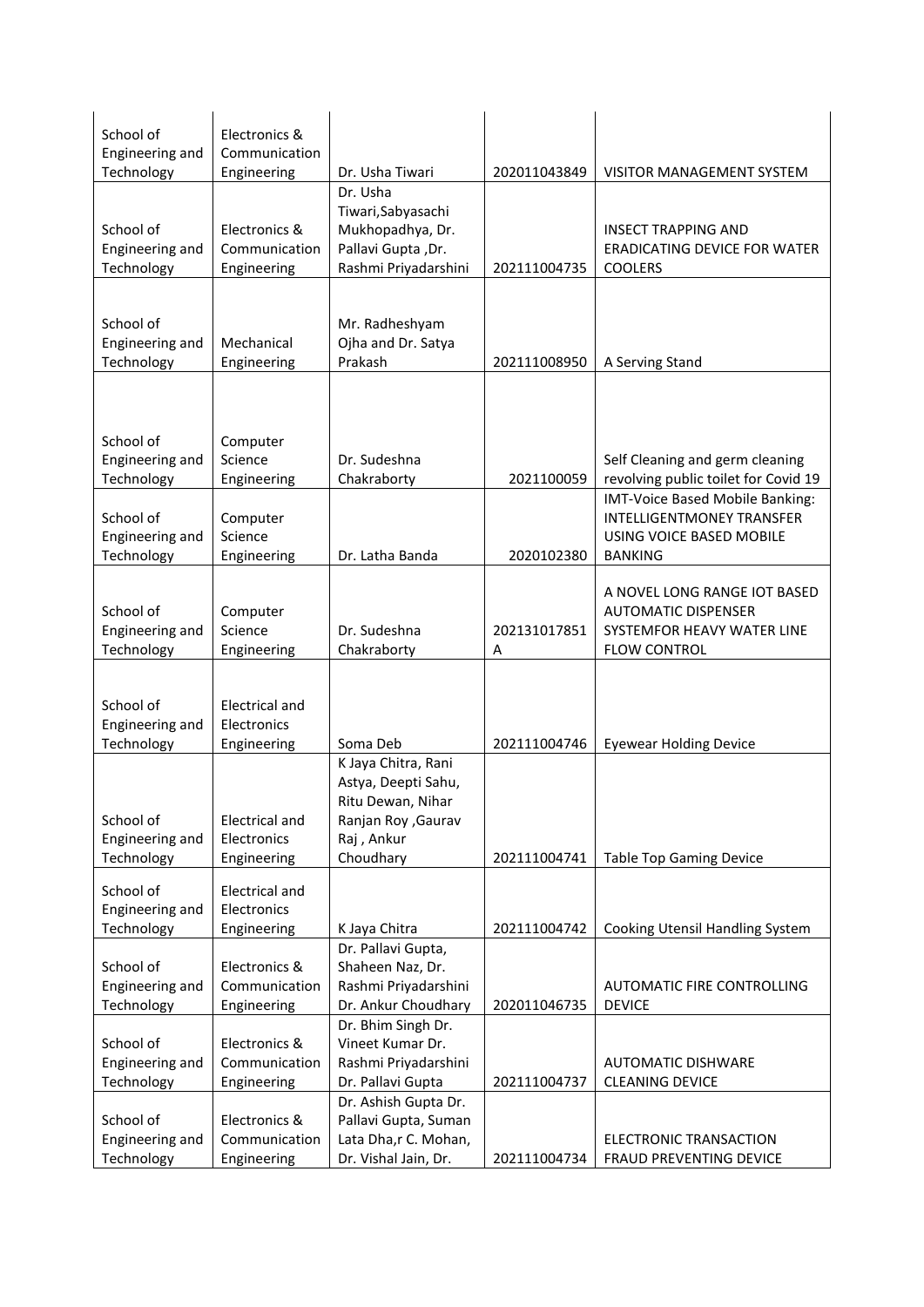|                        |               | Arun Prakash<br>Agarwal                       |              |                                             |
|------------------------|---------------|-----------------------------------------------|--------------|---------------------------------------------|
|                        |               |                                               |              |                                             |
|                        |               |                                               |              | SYSTEM FOR TREATMENT OF                     |
| School of              | Electronics & |                                               |              | PATIENT THROUGH INTERNET OF                 |
| Engineering and        | Communication | Dr. Arvind Kumar Dr.                          |              | <b>MEDICAL THINGS (IOMT)</b>                |
| Technology             | Engineering   | Pallavi Gupta                                 | 202111002163 | <b>SENSORS AND 5G NETWORK</b>               |
| School of              |               | Dr Anil Joshi, Dr                             |              | <b>APPARATUS FOR TREATING</b>               |
| <b>Medical Science</b> | Medical       | Madhan Jeyaraman,                             |              | CARPAL TUNNEL RELEASE                       |
| and Research           | Science       | Dr Albert Dsouza                              | 202111007488 | SYNDROME                                    |
|                        |               |                                               |              |                                             |
| School of              | Electronics & | Dr. Pallavi Gupta Dr.                         |              |                                             |
| Engineering and        | Communication | Shiva Pujan Jaiswal                           |              | SMART SWITCH-BOARD                          |
| Technology             | Engineering   | Soma Deb                                      | 202011046563 | <b>APPARATUS</b><br>FUNCTIONALIZED ZEOLITE- |
| School of Basic        |               | Dr. Abhilasha Singh                           |              | <b>CEMENT SEPARATOR COMPOSITE</b>           |
| Sciences and           |               | Mathuriya, Dr.                                |              | AND METHOD FOR PREPARATION                  |
| Research               | Life Sciences | Soumya Pandit                                 | 202111007471 | <b>THEREOF</b>                              |
|                        |               | 1) Dr. Abhilasha Singh                        |              |                                             |
|                        |               | Mathuriya 2) Dr. PK                           |              |                                             |
|                        |               | Singh 3) Anusha                               |              | <b>BIO-BASED ION-EXCHANGE</b>               |
| <b>School of Basic</b> |               | Vempaty 4) Smriti                             |              | SEPARATOR COMPOSITE AND                     |
| Sciences and           |               | Mehrotra 5)Dr. KK                             |              | METHOD FOR PREPARATION                      |
| Research               | Life Sciences | Pandey                                        | 202111007472 | <b>THEREOF</b>                              |
|                        |               |                                               |              |                                             |
| <b>School of Basic</b> |               | Dr Abhilasha Singh                            |              | MULTI-MODULE HORIZONTAL                     |
| Sciences and           |               | Mathuriya, Dr                                 |              | SERPENTINE FLOW MICROBIAL                   |
| Research               | Life Sciences | Soumya Pandit<br>Dr. Saurabh Kumar            | 202111007473 | FUEL CELL MICROBIAL FUEL CELL               |
| School of              |               | Jha, Dr. Niraj Kumar                          |              |                                             |
| Engineering and        |               | Jha, Dr. Ankur                                |              | <b>INTEGRATED FOOD SERVING</b>              |
| Technology             | Biotechnology | Sharma, Priya Tyagi                           | 202011046488 | <b>DEVICE</b>                               |
|                        |               | Dr. Vineet Kumar, Dr.                         |              |                                             |
|                        |               | Ananda Babu, Dr.                              |              |                                             |
| School of              |               | Saurabh Kumar Jha,                            |              |                                             |
| Engineering and        |               | Dr. Niraj Kumar Jha,                          |              |                                             |
| Technology             | Biotechnology | Dr. Ankur Sharma                              | 202111004730 | <b>Crawling Insect Repellent Device</b>     |
|                        |               | Dr. Vineet Kumar, Dr.                         |              |                                             |
| School of              |               | Ananda Babu, Dr.                              |              |                                             |
| Engineering and        |               | Niraj Kumar Jha, Dr.                          |              |                                             |
| Technology             | Biotechnology | Saurabh Kumar Jha                             | 202111004743 | <b>Drum Tuning Apparatus</b>                |
|                        |               | "DR. NIDHIRORA,                               |              |                                             |
|                        |               | Veena R S, Dr Priti                           |              |                                             |
|                        |               | Verma, Dr.Sunanda                             |              |                                             |
|                        |               | Dixit, ANITHA G,                              |              |                                             |
|                        |               | Dr.MANOJ H M,                                 |              |                                             |
|                        |               | Rachana M                                     |              |                                             |
|                        |               | Hullamani, R. K.                              |              |                                             |
|                        |               | Shanthikiran, Mahesh<br>Belur Veerachari, Dr. |              |                                             |
|                        |               | Parashuram Baraki,                            |              |                                             |
| School of              |               | Mr. Vinod B R, Mrs.                           |              | OCCUPATIONAL STRESS MODEL                   |
| <b>Business</b>        |               | Shobha R, Dr.Piyush                           |              | AND COPING STRATEGIES                       |
| Studies                | Management    | Kumar Pareek"                                 | 202041041755 | <b>THEREOF</b>                              |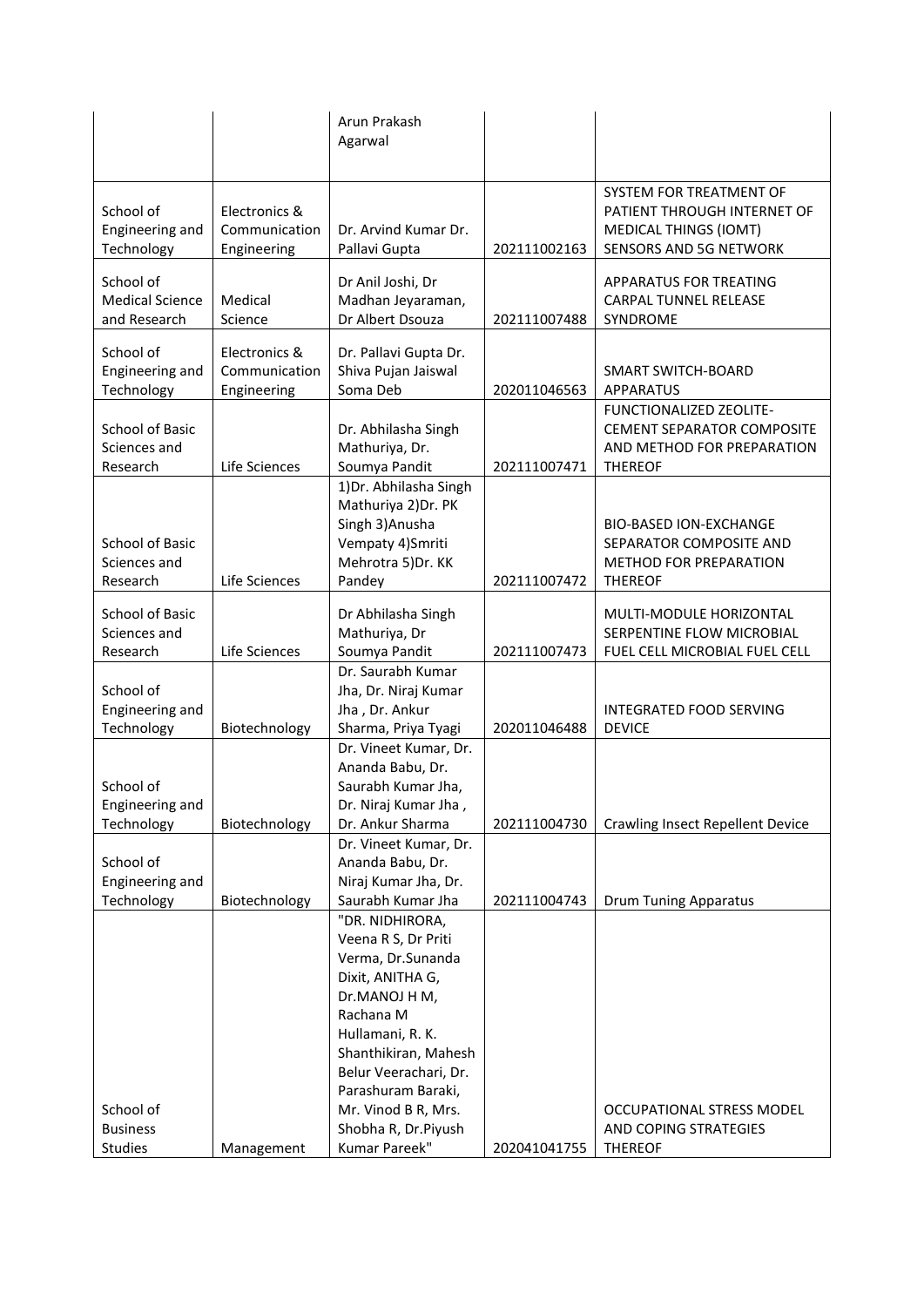| School of              | <b>Public Health</b> |                                         |              |                                                           |
|------------------------|----------------------|-----------------------------------------|--------------|-----------------------------------------------------------|
| <b>Dental Sciences</b> | Dentistry            | Dr Kuldeep Dhanker                      | 202011042064 | REUSABLE STERILIZATION POUCH<br><b>ECOFRIENDLY METHOD</b> |
|                        |                      | 1) Dr. Narasimha                        |              |                                                           |
|                        |                      | Murthy M S                              |              |                                                           |
|                        |                      | 2) PRAKASH                              |              |                                                           |
|                        |                      | <b>CHANDRA BEHERA</b>                   |              |                                                           |
|                        |                      | 3) CHINMAYA DASH                        |              |                                                           |
|                        |                      | 4) Bibhu Kalyan                         |              |                                                           |
|                        |                      | Mishra 5) Dr Priti                      |              |                                                           |
|                        |                      | Verma 6) Dr. Nidhi                      |              |                                                           |
|                        |                      | Arora                                   |              |                                                           |
| School of              |                      | 7) Venkataravana                        |              | <b>EMOTIONAL HEALTH</b>                                   |
| <b>Business</b>        |                      | Nayak K 8) Dr. Piyush                   |              | <b>MONITORING SYSTEM FOR</b>                              |
| <b>Studies</b>         | Management           | <b>Kumar Pareek</b>                     | 202041038446 | <b>STUDENTS</b>                                           |
|                        |                      | 1) Dr. Purvi Pareek                     |              |                                                           |
|                        |                      | 2) Dr. Chaya Bagrecha                   |              |                                                           |
|                        |                      | 3) Dr. Kavitha R                        |              |                                                           |
|                        |                      | Gowda 4) DR. NIDHI<br>ARORA 5) Dr Priti |              |                                                           |
|                        |                      | Verma 6) Dr.                            |              |                                                           |
|                        |                      | Chidanand Prasad R                      |              |                                                           |
|                        |                      | 7) Dr Geetha Nagaraju                   |              |                                                           |
| School of              |                      | 8) Dr. Rashmi Ram                       |              | <b>METHODS AND MODEL FOR</b>                              |
| <b>Business</b>        |                      | Hunnur 9) Dr. Piyush                    |              | WORKLIFE BALANCE OF WOMEN                                 |
| Studies                | Management           | <b>Kumar Pareek</b>                     | 202011039249 | <b>ENTREPRENEURS</b>                                      |
|                        |                      | 1) Dr Priti Verma                       |              |                                                           |
|                        |                      | 2) DR. NIDHI ARORA                      |              |                                                           |
|                        |                      | 3) Dr. Praveen Naik                     |              |                                                           |
|                        |                      | 4) Mr. Gurudas V R                      |              |                                                           |
|                        |                      | 5) Praveen Kulkarni<br>6) Dr Jyothi R   |              |                                                           |
|                        |                      | 7) Ningappa Uppal                       |              | OPTIMIZED SCORE CARD FOR                                  |
| School of              |                      | 8) Venkataravana                        |              | <b>MENTORING STUDENTS USING</b>                           |
| <b>Business</b>        |                      | Nayak K 9) Dr. Piyush                   |              | ARTIFICIAL INTELLIGENCE AND                               |
| <b>Studies</b>         | Management           | Kumar Pareek                            | 202011040658 | <b>METHODS THEREOF</b>                                    |
|                        |                      | 1) Dr. Dinesha H. A.                    |              |                                                           |
|                        |                      | 2) Dr Priti Verma                       |              |                                                           |
|                        |                      | 3) DR. NIDHI ARORA                      |              |                                                           |
|                        |                      | 4) Dr. Parashuram                       |              |                                                           |
|                        |                      | Baraki 5)Mr. Aruna                      |              |                                                           |
|                        |                      | Kumar B T 6) Bibhu                      |              |                                                           |
|                        |                      | Kalyan Mishra                           |              |                                                           |
|                        |                      | 7) Dr. MANOJ H M                        |              |                                                           |
|                        |                      | 8) Kokila S 9) S G<br>Gollagi 10)MR     |              |                                                           |
|                        |                      | Suresh 11) Manjunath                    |              |                                                           |
| School of              |                      | <b>B.</b> Sholapur                      |              | A NOVEL MODEL FOR WORK LIFE                               |
| <b>Business</b>        |                      | 12) Dr. Piyush Kumar                    |              | <b>BALANCE AND METHODS</b>                                |
| Studies                | Management           | Pareek                                  | 202041043056 | <b>THEREOF</b>                                            |
|                        |                      |                                         |              |                                                           |
| School of              |                      |                                         |              |                                                           |
| <b>Business</b>        |                      |                                         |              | A METHOD FOR TECHNOLOGY                                   |
| Studies                | Management           | Dr. Subir Ranjan Das                    | 202111023970 | INTELLIGENCE QUOTIENT (TIQ)                               |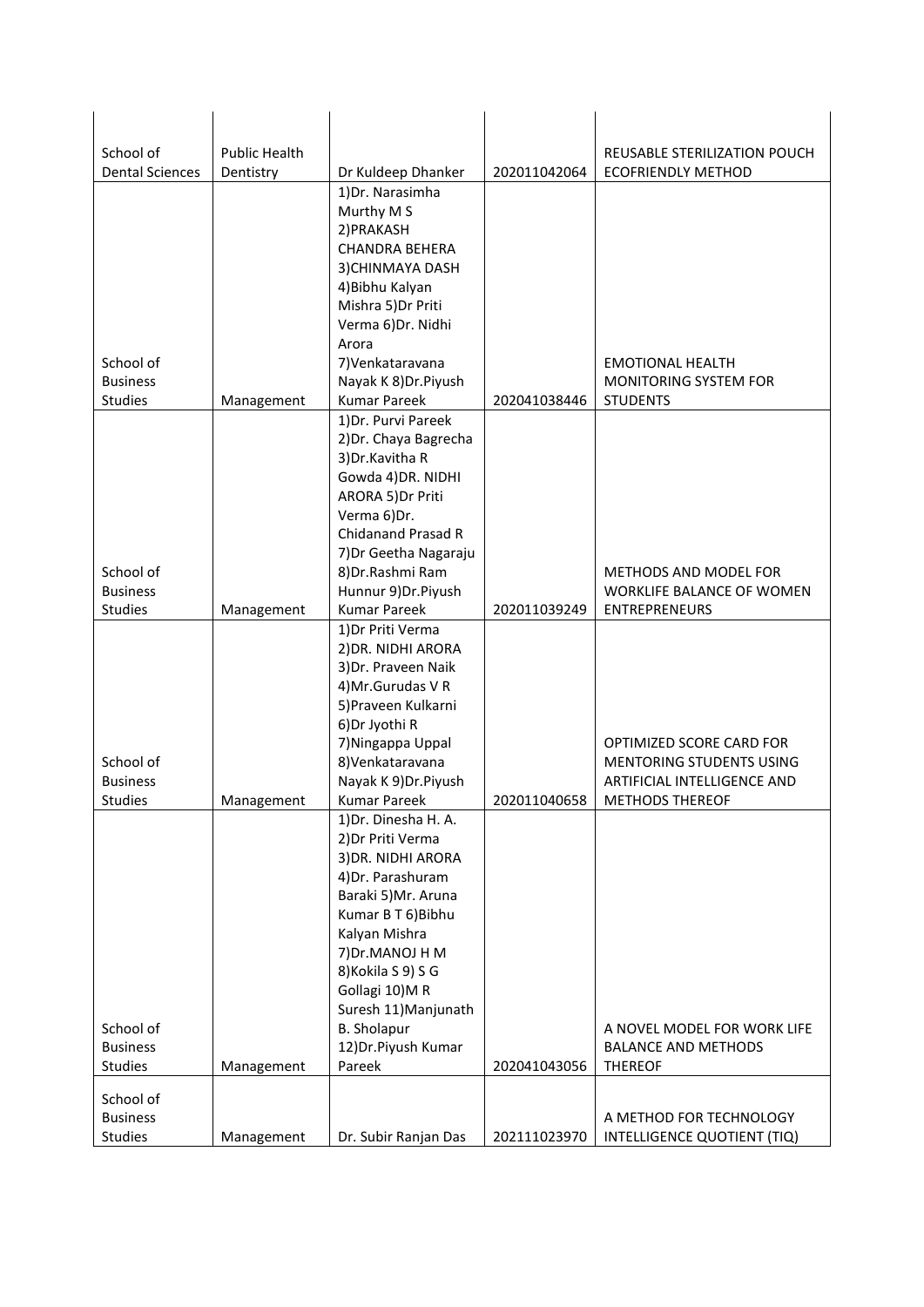| School of<br><b>Business</b><br><b>Studies</b>     | Management           | "Dr Priti Verma, Dr<br>Mridul Dharwal"                                                                                          | 202111012469 | V-COMPLIMENT™ MODEL FOR<br><b>OUTCOME BASED HIGHER</b><br><b>EDUCATIONND METHOD</b>                                               |
|----------------------------------------------------|----------------------|---------------------------------------------------------------------------------------------------------------------------------|--------------|-----------------------------------------------------------------------------------------------------------------------------------|
| <b>School of Basic</b><br>Sciences and<br>Research | Physics              | Dr. Rajendra Kumar,<br>Dr. R C SIngh, Dr.<br>Rohit Khokher                                                                      | 202111017902 | DORSAL HAND VEIN BASED<br>TOUCHLESS SYSTEM FOR ATM<br>CASH WITHDRAWAL                                                             |
| School of<br><b>Business</b><br><b>Studies</b>     | Management           | Mohit Maurya,<br>Sweta, Dixit, Mridul<br>Dharwal                                                                                | 202111001307 | A System and method for<br><b>BALANCE Model for transitioning</b><br>ROTE Learning at Higher Level                                |
| School of<br><b>Business</b><br>Studies            | Management           | Jitender Kumar,<br>Ashish Gupta, Sweta<br>Dixit, Mohit Maurya,<br>Alka Maurya                                                   | 202111002800 | <b>Employee Performance Evaluation</b><br>System                                                                                  |
| School of<br><b>Business</b><br><b>Studies</b>     | Management           | Jitender Kumar,<br>Anamika Pandey,<br>Sweta Dixit and Sunil<br>Kumar                                                            | 2021102828   | <b>EMPLOYEE PERFORMANCE</b><br>EVALUATION AND IMPROVEMENT<br>SYSTEM                                                               |
| School of<br>Engineering and<br>Technology         | Civil<br>Engineering | Prof. Satyaprakash,<br>Samrat Paul                                                                                              | 202011042733 | Apparatus, system and method of<br>outlining a layout plan on ground                                                              |
| School of<br>Engineering and<br>Technology         | Civil<br>Engineering | Dr. Gaurav Saini                                                                                                                | 202011046152 | A method of determining carbon<br>footprints associated with an<br>order placed over an e-commerce<br>platform and system thereof |
| School of<br><b>Business</b><br><b>Studies</b>     | Management           | Dr. Satendar Singh                                                                                                              | 202111027238 | SYSTEM OF A SMART IOT-BASED<br>AUTOMATIC HEALTHCARE AND<br><b>MONITORING</b>                                                      |
| School of<br>Engineering and<br>Technology         | Civil<br>Engineering | Dr. Gauray Saini and<br>Dr. Pooja                                                                                               | 202011051317 | An apparatus, system and method<br>of secured information exchange<br>to facilitate effective management<br>of the water table    |
| School of<br>Engineering and<br>Technology         | Civil<br>Engineering | Dr. Gaurav Saini and<br>Dr. Pooja                                                                                               | 202011054366 | A decision support system for<br>secured management of a water<br>distribution network and method<br>thereof                      |
| School of Basic<br>Sciences and                    |                      | Sonia Rani, Dr. Mohit<br>Sahni, Dr. Lalit<br>Chauhan, Dr. R. M.<br>Mehra, Dr. Sunil<br>Chauhan, Dr. Pankaj<br>Gupta, Dr. Piyush |              | SMART MONITORING SYSTEM                                                                                                           |
| Research                                           | Physics              | Kumar Gupta                                                                                                                     | 202111031415 | FOR ELECTRICAL APPLIANCES                                                                                                         |
| School of<br>Engineering and<br>Technology         | Civil<br>Engineering | Dr .Gaurav Saini                                                                                                                | 202011054728 | A system for optimising operating<br>parameters of a combined<br>sewerage treatment plant during<br>heavy rainfall                |
| School of Basic<br>Sciences and<br>Research        | Physics              | 1) Srishti Agarwal, Dr.<br>Mohit Sahni, Dr. Lalit<br>Chauhan, Dr. R. M.<br>Mehra, Dr. Sunil<br>Chauhan                          | 202111030196 | SMART WALKING ASSITANCE<br>DEVICE FOR VISUALLY IMPAIRED<br><b>PEOPLE</b>                                                          |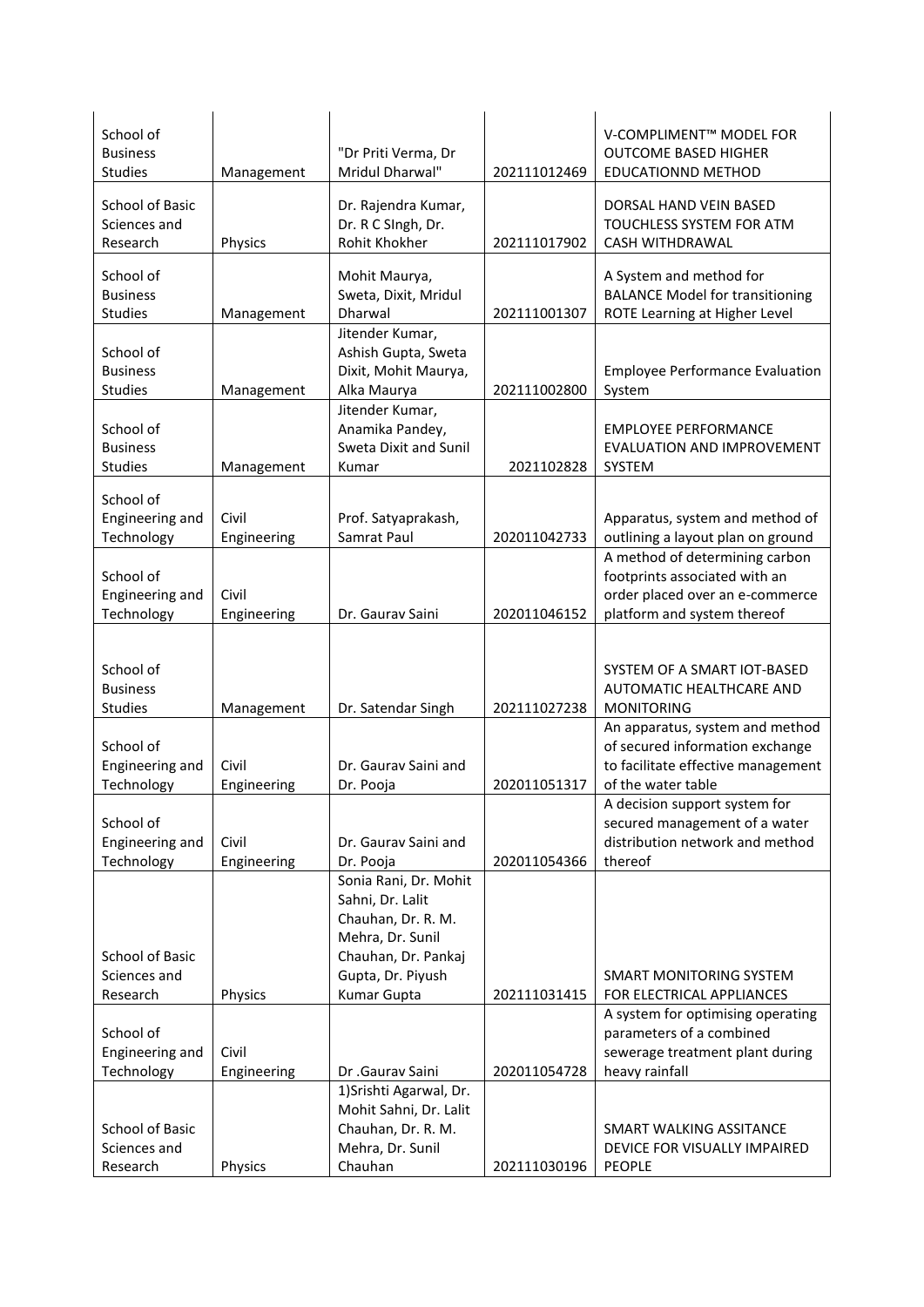| School of                           |                        | Dr. Mridul Dharwal,                        |              | A MODEL FOR A METHOD OF                  |
|-------------------------------------|------------------------|--------------------------------------------|--------------|------------------------------------------|
| <b>Business</b>                     |                        | Dr.arti Sharma, Dr.                        |              | PERFORMANCE AND LIVELIHOOD               |
| <b>Studies</b>                      | Management             | Pallavi Sharma                             | 202011052432 | <b>ENHANCEMENT</b>                       |
|                                     |                        |                                            |              |                                          |
| School of                           |                        | Mr. Anup Srivastava,                       |              | A SYSTEM AND METHOD FOR                  |
| <b>Business</b>                     |                        | Dr. Aarti Sharma &                         |              | <b>VALUATION MODEL FOR</b>               |
| <b>Studies</b>                      | Management             | Dr. Mridul Dharwal                         | 202111000708 | <b>PAINTINGS</b><br>SYSTEM AND METHOD OF |
| School of                           |                        |                                            |              | DETECTING VEHICLES BEING                 |
| Engineering and                     | Civil                  | Prof. Satya Prakash,                       |              | DRIVEN ON WRONGSIDE AND                  |
| Technology                          | Engineering            | Pinakana Sai Deepak                        | 202111003892 | <b>GENERATING A FINE</b>                 |
| School of                           | Computer               |                                            |              |                                          |
| Engineering and                     | Science                |                                            |              | A Novel Smart carbonless cooking         |
| Technology                          | Engineering            | <b>AMRITA and Team</b>                     | 202031044344 | gasifier                                 |
|                                     |                        |                                            |              | HERBAL BIO-CERAMIC SEALER                |
|                                     |                        | Ekta Choudhary, Bijay                      |              | FOR FILLING A ROOT CANAL AND             |
| School of<br><b>Dental Sciences</b> | <b>Dental Sciences</b> | Raj Yadav, Pooja<br>Kabra                  | 202111029107 | PROCESS OF PREPARATION<br><b>THEREOF</b> |
|                                     |                        | Prof. Satyaprakash,                        |              |                                          |
|                                     |                        | Dr. Gaurav Saini,                          |              |                                          |
|                                     |                        | Muhammad Isa                               |              |                                          |
| School of                           |                        | Abdurrahman,                               |              | Manual water lifting installation        |
| Engineering and                     | Civil                  | <b>Mohammed Rabiu</b>                      |              | and method of assembling the             |
| Technology                          | Engineering            | Musa                                       | 202111000798 | same                                     |
| School of                           | Computer               | Dr. Parma Nand, Dr.                        |              |                                          |
| Engineering and                     | Science                | Hoor Fatima, Sudeep                        |              |                                          |
| Technology                          | Engineering            | Varshney, Jyotsna                          | 202011046490 | SMART VEHICLE PARKING SYSTEM             |
| School of                           |                        |                                            |              | A smart apparatus for waste              |
| Engineering and                     | Civil                  |                                            |              | management and an automatic              |
| Technology                          | Engineering            | Prof. Satyaprakash                         | 202011057474 | system therefor                          |
|                                     |                        | Sushant Jhingran,                          |              |                                          |
| School of<br>Engineering and        | Computer<br>Science    | Kanika Singla, Manish<br>Verma, Dharm Raj, |              | INTELLIGENT NECKTIE PREPARING            |
| Technology                          | Engineering            | Dr. Nitin Rakesh                           | 202011046737 | <b>DEVICE</b>                            |
|                                     |                        | Sunil Kumar, Amit                          |              |                                          |
|                                     |                        | Kumar Upadhyay, Dr.                        |              |                                          |
| School of                           | <b>Electrical and</b>  | Anil Kumar Sagar, Dr.                      |              |                                          |
| Engineering and                     | Electronics            | Nitin Rakesh, Rani                         |              | CONTROLLED BOARD CLEANING                |
| Technology                          | Engineering            | Astya                                      | 202011046734 | SYSTEM                                   |
|                                     |                        | Rani Astya, Dr.<br>Mandeep Kaur, Dr.       |              |                                          |
| School of                           |                        | Nitin Rakesh, Mayan                        |              |                                          |
| Engineering and                     | Civil                  | Kumar Goyal, Prof.                         |              |                                          |
| Technology                          | Engineering            | Anamika                                    | 202011046489 | <b>Smart Garbage Collection Device</b>   |
|                                     |                        | Dr. Parma Nand, Dr.                        |              |                                          |
|                                     |                        | Vijendra Singh                             |              |                                          |
|                                     |                        | Bramhe, Dr.                                |              |                                          |
| School of                           | Computer               | Sudeshna                                   |              |                                          |
| Technology                          | Engineering            |                                            |              |                                          |
| Engineering and                     | Science                | Chakraborty, Avinash<br>Kumar              | 202011046733 | SOAP BAR DRYING DEVICE                   |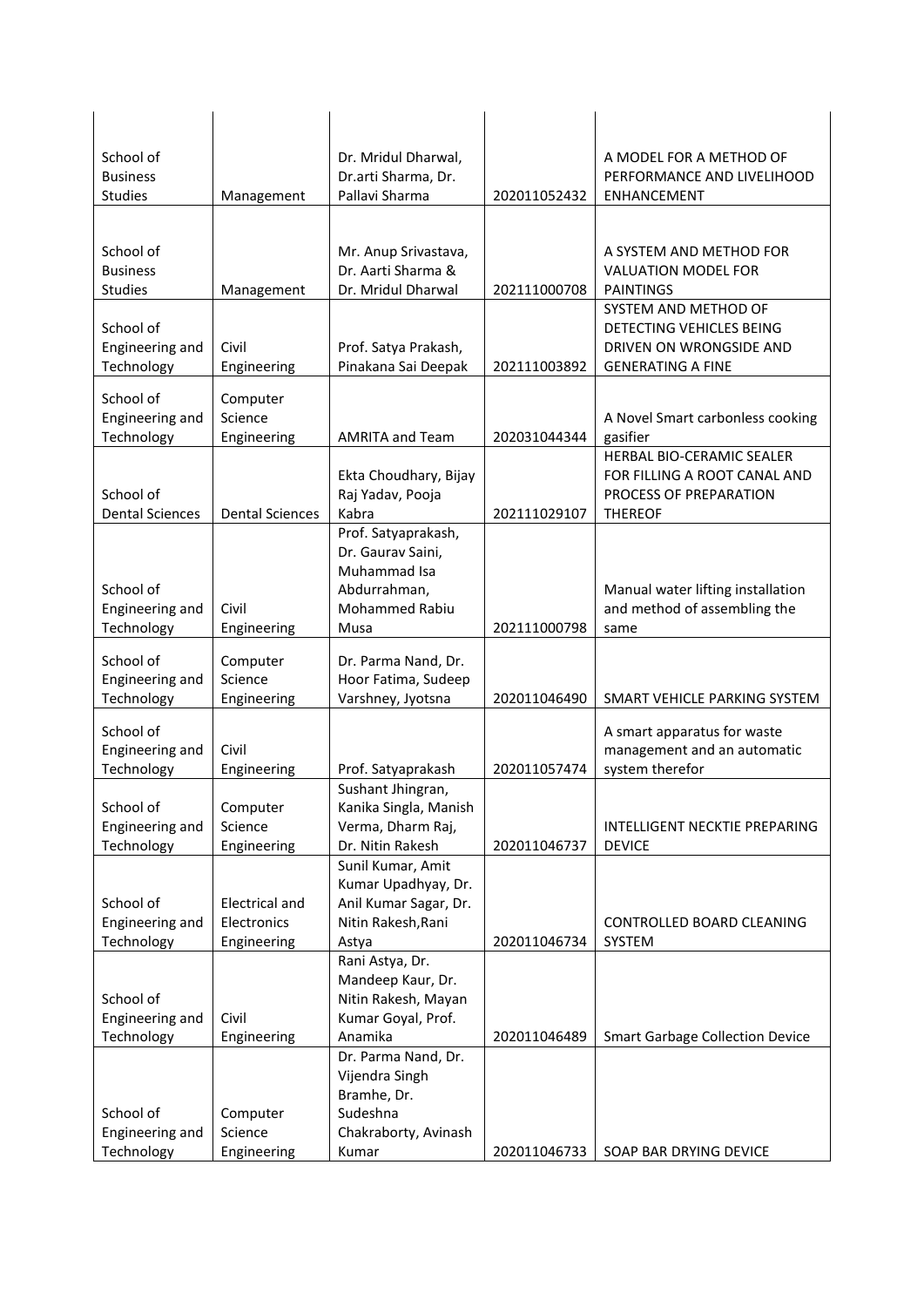| School of                     |                               | Saurabh Kumar Jha,<br>Niraj Kumar Jha,    |              | <b>Portable Water Filtration</b>                            |
|-------------------------------|-------------------------------|-------------------------------------------|--------------|-------------------------------------------------------------|
| Engineering and               |                               | Ankur Sharma,                             |              | Apparatus and Method to operate                             |
| Technology                    | Biotechnology                 | Sukalpaa Chaki                            | 202011046491 | the same                                                    |
|                               |                               | Dr. Bhim Singh,                           |              |                                                             |
| School of                     | <b>Electrical and</b>         | Abhishak                                  |              |                                                             |
| Engineering and               | Electronics                   | Bhattacharya, Dr.                         |              | <b>REAR MOUNTED PROTECTION</b>                              |
| Technology                    | Engineering                   | Himanshu Payal                            | 202011046560 | DEVICE FOR TWO WHEELERS                                     |
|                               |                               |                                           |              | CHARCOAL PLUG BASED HALF                                    |
| School of                     | Civil                         | Nishant Kumar, Sunil                      |              | <b>CELL POTENTIOMETER AND</b><br>METHOD OF ASSESSING        |
| Engineering and<br>Technology | Engineering                   | Saharan, Moiyeen<br>Majid                 | 202111003397 | <b>CORROSION USING THE SAME</b>                             |
|                               |                               | Saigeeta                                  |              |                                                             |
|                               |                               | Priyadarshini, Dr.                        |              |                                                             |
| School of                     | <b>Electrical and</b>         | Bhim Singh,                               |              |                                                             |
| Engineering and               | Electronics                   | Shibamay Mitra,                           |              | THERMAL ENERGY RECOVERING                                   |
| Technology                    | Engineering                   | Pankaj Sharma                             | 202011046561 | <b>DEVICE FOR VEHICLES</b>                                  |
|                               |                               |                                           |              |                                                             |
| School of<br>Engineering and  | Electrical and<br>Electronics | Manisha Rajoriya,<br>Ritu Singh, Manish   |              | <b>METHOD OF PROVDING</b><br><b>ASSISTANCE DURING PHONE</b> |
| Technology                    | Engineering                   | Verma, Divya Rathi                        | 202011046565 | CALLS                                                       |
|                               |                               |                                           |              |                                                             |
| School of                     | <b>Electrical and</b>         | K.Jaya Chitra, Dr.                        |              |                                                             |
| Engineering and               | Electronics                   | Pallavi Gupta, Dr.                        |              | MULTI-FUNCTIONAL NAIL                                       |
| Technology                    | Engineering                   | Rashmi Priyadarshini                      | 202011046566 | <b>GROOMING DEVICE</b>                                      |
| School of                     | Electronics &                 | Abhishak                                  |              |                                                             |
| Engineering and               | Communication                 | Bhattacharya, Nitesh                      |              |                                                             |
| Technology                    | Engineering                   | Kumar                                     | 202011046564 | <b>FLOATING STAIRCASE</b>                                   |
|                               |                               |                                           |              |                                                             |
|                               |                               |                                           |              |                                                             |
|                               |                               | Dr. Sahil (Dental Sci),                   |              |                                                             |
|                               |                               | Dr. Manish (PHY                           |              |                                                             |
|                               |                               | SBSR), Dr. Swati (                        |              |                                                             |
| School of                     |                               | Dental) and Dr.                           |              | AN APPARATUS FOR HANDLING                                   |
| <b>Dental Sciences</b>        | <b>Dental Sciences</b>        | Pargin (PHY SBSR)                         | 202111002925 | <b>BIO-MEDICAL WASTE</b>                                    |
|                               |                               | Abhishak                                  |              |                                                             |
| School of                     | Electronics &                 | Bhattacharya, Dr.                         |              |                                                             |
| Engineering and               | Communication                 | Himanshu Payal, Dr.                       |              | TWO WHEELER VEHICLE PARKING                                 |
| Technology                    | Engineering                   | <b>Bhim Singh</b>                         | 202011046562 | <b>APPARATUS</b>                                            |
|                               |                               | Dr. ParmaNand, Dr.                        |              |                                                             |
|                               |                               | Nitin Rakesh, Abha<br>Kiran Rajpoot, Rani |              |                                                             |
| School of                     | Computer                      | Astya, Vedangi                            |              |                                                             |
| Engineering and               | Science                       | Agarwal, Konark                           |              |                                                             |
| Technology                    | Engineering                   | Sharma                                    | 202011052256 | <b>WEARABLE SAFETY DEVICE</b>                               |
|                               |                               |                                           |              |                                                             |
| School of Basic               |                               | Dr. Abhilasha Singh                       |              |                                                             |
| Sciences and<br>Research      | Life Sciences                 | Mathuriya, Dr.                            | 202011052257 | MULTI-MODULE MICROBIAL FUEL<br><b>CELL</b>                  |
|                               |                               | Soumya Pandit                             |              |                                                             |
|                               |                               |                                           |              |                                                             |
| School of                     |                               | Rachna Bansal,                            |              | A SYSTEM AND METHOD FOR                                     |
| <b>Business</b>               |                               | Mridul Dharwal,                           |              | SUSTAINABLE AND RESPONSIBLE                                 |
| Studies                       | Management                    | Animesh Singh                             | 202111005141 | MANAGEMENT EDUCATION                                        |
|                               |                               |                                           |              |                                                             |
| School of                     | Agricultural                  |                                           |              | <b>AUTOMATIC SEED SOWING</b>                                |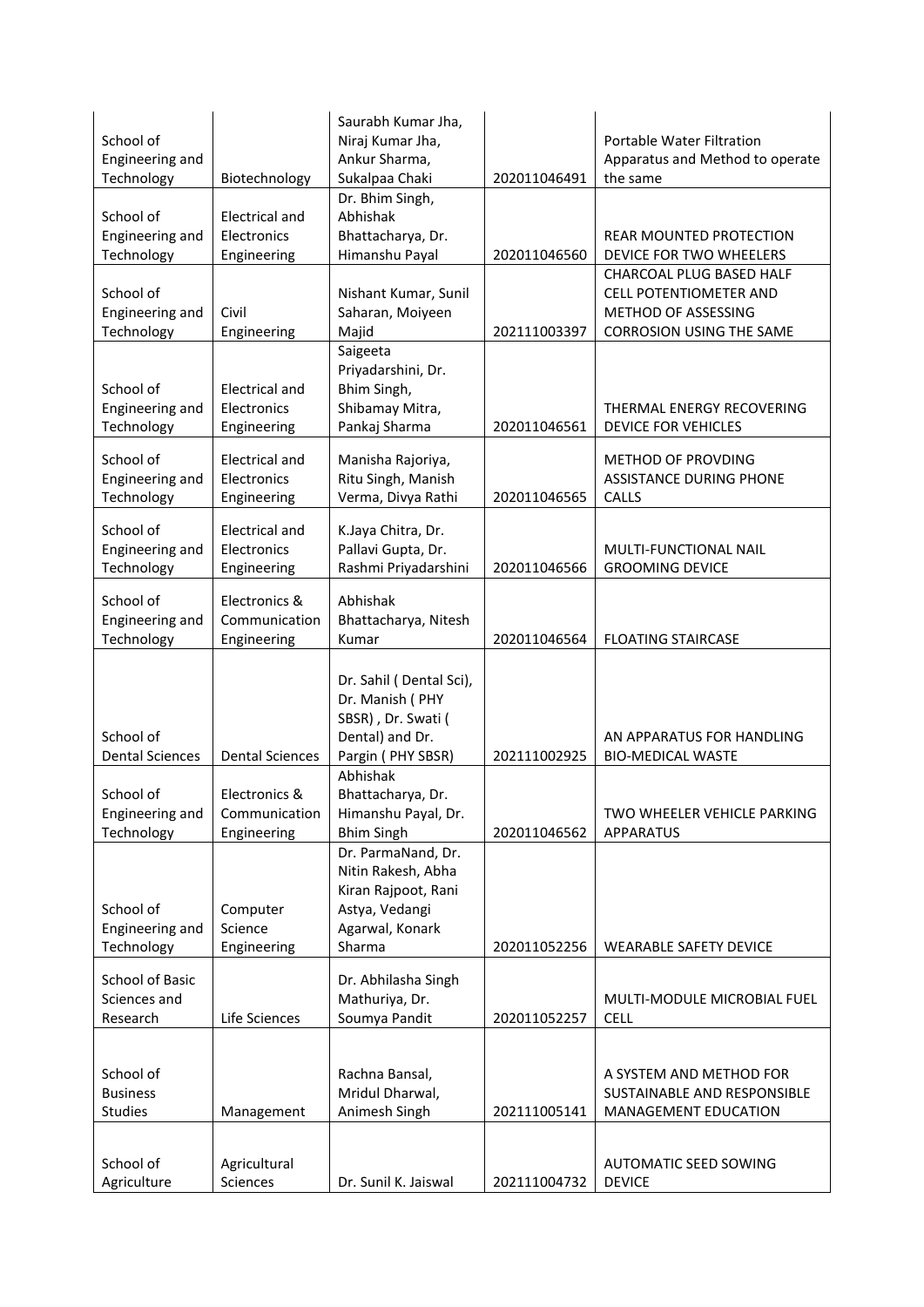| School of                     | <b>Electrical and</b> |                                         |              |                                 |
|-------------------------------|-----------------------|-----------------------------------------|--------------|---------------------------------|
| Engineering and<br>Technology | Electronics           | Dr. Pradip Tripura,<br>Dr. Bhim Singh   | 202111004733 | MULTIPURPOSE HANDHELD           |
|                               | Engineering           |                                         |              | <b>DIGGING APPARATUS</b>        |
| School of                     | Computer              |                                         |              | AHS-Diet recommender:           |
| Engineering and               | Science               |                                         |              | Automatic healthy diet          |
| Technology                    | Engineering           | latha banda                             | 202041016777 | recommender systems             |
|                               |                       | Saigeeta<br>Priyadarshini, Nitesh       |              |                                 |
| School of                     | <b>Electrical and</b> | Kumar, Dr. Bhim                         |              |                                 |
| Engineering and               | Electronics           | Singh, Dr. Arun                         |              |                                 |
| Technology                    | Engineering           | Prakash Agarwal                         | 202111004729 | SMART GARDENING DEVICE          |
|                               |                       | Pankaj Sharma, Abha                     |              |                                 |
|                               |                       | Kiran Rajpoot,                          |              |                                 |
|                               |                       | Manish Verma, Dr.                       |              |                                 |
|                               |                       | Parma Nand, Dr.                         |              |                                 |
| School of                     | Computer              | Nitin Rakesh, Nihar                     |              |                                 |
| Engineering and               | Science               | Ranjan Roy, Manisha                     |              | SMART BEVERAGE BREWING          |
| Technology                    | Engineering           | Rajoriya                                | 202111004738 | <b>DEVICE</b>                   |
|                               |                       | Dr. Pradeep Kumar                       |              |                                 |
|                               |                       | Gupta, Dr. Punit                        |              |                                 |
|                               |                       | Gupta, Dr. Mayank                       |              |                                 |
|                               |                       | Kumar Goyal, Dr.<br>Mandeep Kaur, Rajan |              |                                 |
|                               |                       | Prasad Tripathi, Dr.                    |              |                                 |
| School of                     | Computer              | Ritika Wason,                           |              |                                 |
| Engineering and               | Science               | Navaditya Gaur,                         |              | SYSTEM AND METHOD FOR           |
| Technology                    | Engineering           | Anshul Sharma                           | 202011025388 | DETECTING DIABETIC FOOT ULCER   |
|                               |                       | Nitesh Kumar,                           |              |                                 |
| School of                     | Electrical and        | Saigeeta                                |              |                                 |
| Engineering and               | Electronics           | Priyadarshini, Dr.                      |              |                                 |
| Technology                    | Engineering           | Ankur Sharma                            | 202111004745 | PORTABLE CLOTH DRYING DEVICE    |
| School of                     | <b>Electrical and</b> | Nitesh Kumar, Dr.                       |              |                                 |
| Engineering and               | Electronics           | Vineet Kumar, Soma                      |              | DEVICE FOR MAKING PAPER         |
| Technology                    | Engineering           | Deb                                     | 202111004744 | <b>UTENSILS</b>                 |
|                               |                       | Dr. Mayank Kumar                        |              |                                 |
|                               |                       | Goyal, Dr. Parma                        |              |                                 |
|                               |                       | Nand, Dr. Nitin                         |              |                                 |
|                               |                       | Rakesh, Dr. Mandeep                     |              |                                 |
|                               |                       | Kaur, Ritu Dewan,                       |              |                                 |
| School of                     | Computer              | Rani Astya, Dr. Punit                   |              |                                 |
| Engineering and               | Science               | Gupta, Navaditya                        |              | SYSTEM AND METHOD FOR CALL      |
| Technology                    | Engineering           | Gaur                                    | 202011040979 | MANAGEMENT                      |
|                               |                       | Dr. Ananda Babu,<br>Abhishek S. Verma,  |              |                                 |
| School of                     |                       | Dr. Arun Prakash                        |              |                                 |
| Engineering and               |                       | Agarwal, Dr. Ankur                      |              |                                 |
| Technology                    | Biotechnology         | Choudhary                               | 202111004748 | LIQUID VENDING MACHINE          |
|                               |                       | Dr. Mayank Kumar                        |              |                                 |
|                               |                       | Goyal, Dr. Punit                        |              |                                 |
|                               |                       | Gupta, Ritu Dewan,                      |              |                                 |
| School of                     | Computer              | Rani Astya, Dr. Parma                   |              | SYSTEM AND METHOD FOR           |
| Engineering and               | Science               | Nand, Dr. Mandeep                       |              | <b>VOLUME MANAGEMENT DURING</b> |
| Technology                    | Engineering           | Kaur, Dr. Nitin                         | 202011040981 | THE CALL                        |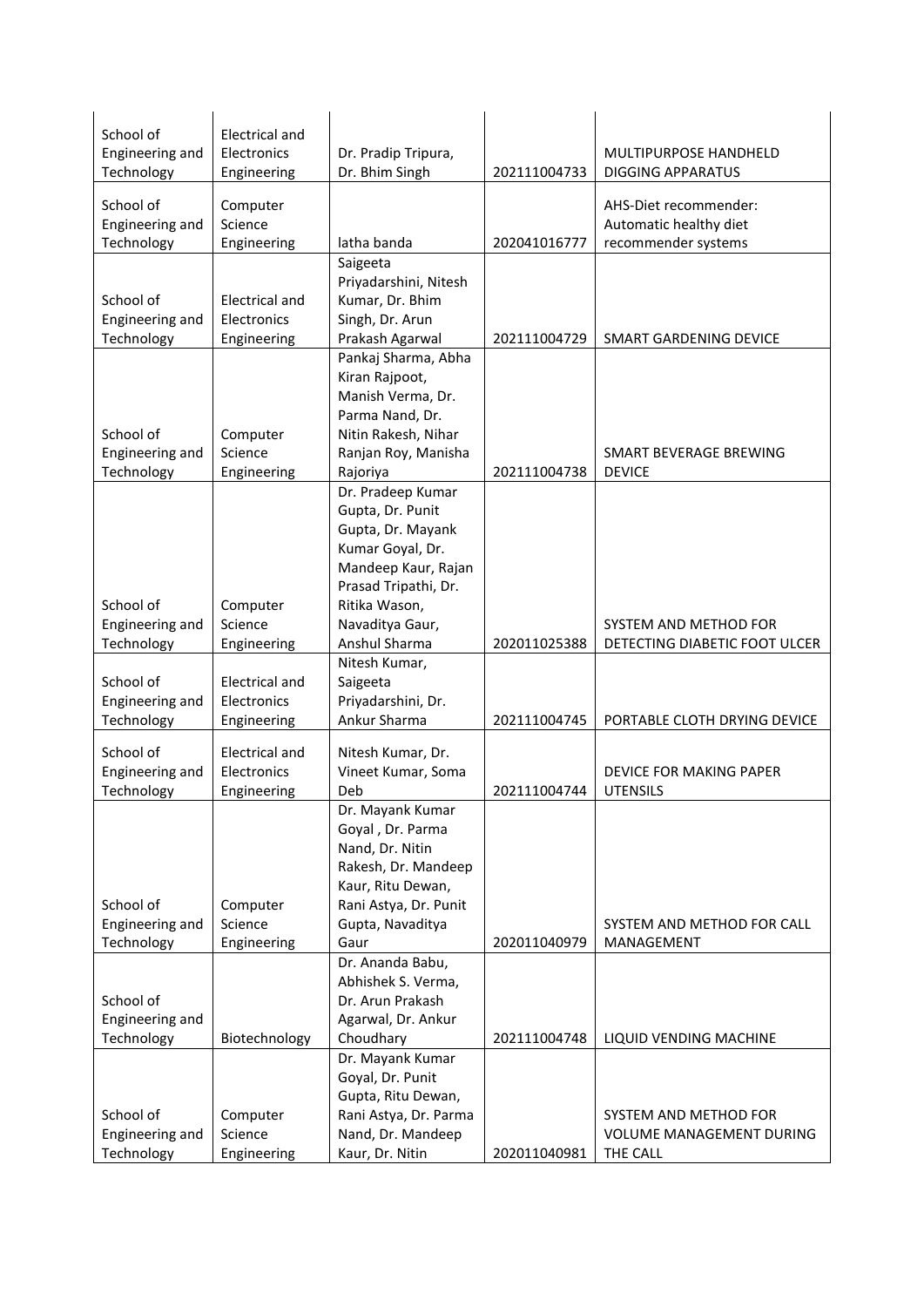|                               |                              | Rakesh, Dr. Ajay<br>Prasad                   |              |                                                    |
|-------------------------------|------------------------------|----------------------------------------------|--------------|----------------------------------------------------|
|                               |                              |                                              |              |                                                    |
| School of                     | Electronics &                | Saigeeta                                     |              |                                                    |
| Engineering and<br>Technology | Communication<br>Engineering | Priyadarshini, Suman<br>Lata Dhar, Soma Deb  | 202111004747 | SMART FLOUR SIEVING DEVICE                         |
|                               |                              | Dr. Mandeep Kaur,<br>Dr. Parma Nand, Dr.     |              |                                                    |
|                               |                              | Nitin Rakesh, Dr.                            |              |                                                    |
|                               |                              | Mayank Kumar<br>Goyal, Dr. Hoor              |              |                                                    |
|                               |                              | Fatima, Dr. Ritika                           |              | <b>BLOCKCHAIN BASED SYSTEM AND</b>                 |
| School of                     | Computer                     | Wason, Rani Astya,                           |              | METHOD TO PUBLISH, VERIFY                          |
| Engineering and<br>Technology | Science<br>Engineering       | Sushant Jhingran,<br>Neha Tyagi              | 202011040978 | AND STORE DIGITAL ACADEMIC<br>CREDENTIALS          |
|                               |                              | Prof Ramesh Chandra                          |              |                                                    |
|                               |                              | Panda, Dr. Parul<br>Gupta, Dr. Mayank        |              |                                                    |
|                               |                              | Kumar Goyal, Dr                              |              |                                                    |
|                               |                              | Ramachandra R K, Dr<br>Rajeev Kumar, Dr.     |              |                                                    |
|                               |                              | Rajdeep Chakraborty,                         |              |                                                    |
|                               |                              | Dr. Bijendra Kumar,                          |              |                                                    |
|                               |                              | Dr. Mahesh Chand,<br>Dr. AJAY                |              | A NOVEL IOT BASED                                  |
|                               |                              | SURYAVANSHI, Dr.                             |              | DISINFECTANT SANITIZER TUNNEL                      |
|                               |                              | AMRITA, Dr K Ram                             |              | <b>AGAINST COVID-19 USING</b>                      |
| School of<br>Engineering and  | Computer<br>Science          | Chandra, Dr.<br>Mandeep Kaur, Dr.            |              | HUMAN DETECTING SENSORS<br>AND END-TO-END SECURITY |
| Technology                    | Engineering                  | Payal Kh                                     | 202031041923 | <b>MODEL</b>                                       |
|                               |                              | Dr. Mayank Kumar<br>Goyal, Dr. Parma         |              |                                                    |
|                               |                              | Nand, Dr. Nitin                              |              |                                                    |
|                               |                              | Rakesh, Dr. Mandeep                          |              |                                                    |
|                               |                              | Kaur, Amardeep kaur,<br>Dr. Kimmi Verma, Dr. |              |                                                    |
|                               |                              | amandeep Verma,                              |              |                                                    |
|                               |                              | Dr. Hoor Fatima, Rani                        |              |                                                    |
|                               |                              | Astya, Ritu Dewan,<br>Abha Kiran Rajpoot,    |              |                                                    |
|                               |                              | Deepti Sahu, Gunjan                          |              | SYSTEM AND METHOD FOR                              |
| School of                     | Computer                     | Aggarwal, Neha                               |              | <b>TRANSMITTING ONE OR MORE</b>                    |
| Engineering and<br>Technology | Science<br>Engineering       | Tyagi, Anil Mahto,<br>Kavita                 | 202011048970 | ALERTS CORRESPONDING TO ONE<br>OR MORE PRODUCTS    |
|                               |                              | Dr. Mayank Kumar                             |              |                                                    |
|                               |                              | Goyal, Dr. Parma                             |              |                                                    |
|                               |                              | Nand, Dr. Nitin<br>Rakesh, Dr. Mandeep       |              |                                                    |
|                               |                              | Kaur, Amardeep kaur,                         |              |                                                    |
|                               |                              | Dr. Kimmi Verma, Dr.                         |              |                                                    |
| School of                     | Computer                     | Ritika wason, Dr.<br>payal Khurana Batra,    |              | <b>EMERGENCY BRAKING</b>                           |
| Engineering and               | Science                      | Dr. Monali Tushar                            |              | ARRANGEMENT TO STOP AN                             |
| Technology                    | Engineering                  | Mavani, Dr. Pradeep                          | 202011047183 | <b>ELEVATOR</b>                                    |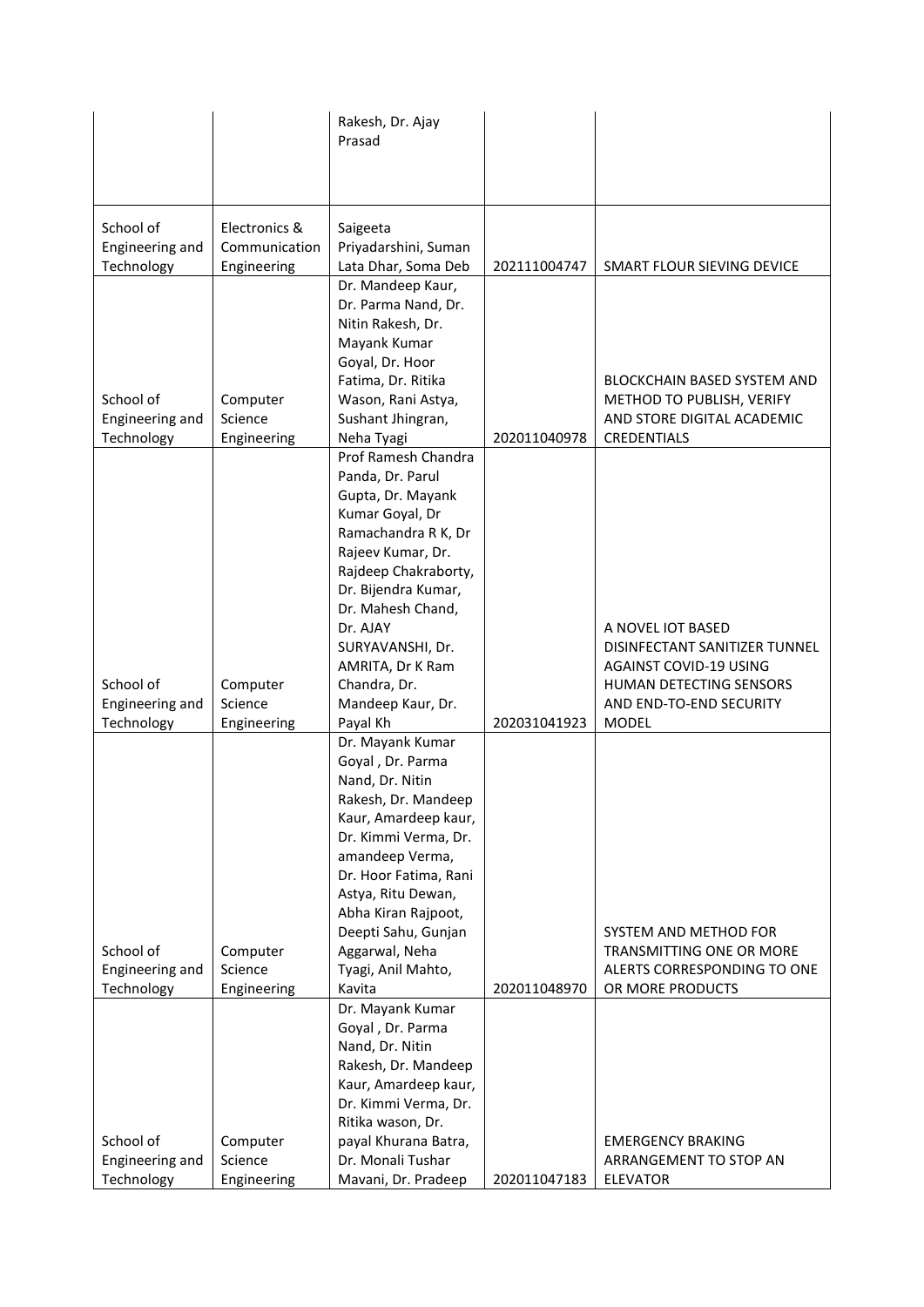|                               |                        | Kumar Gupta, Dr.<br>Hemraj Saini, Dr.<br>Geetanjali, Rani |              |                                                            |
|-------------------------------|------------------------|-----------------------------------------------------------|--------------|------------------------------------------------------------|
|                               |                        | Astya,                                                    |              |                                                            |
|                               |                        | Dr. Mayank Kumar<br>Goyal, Dr. Parma                      |              |                                                            |
|                               |                        | Nand, Dr. Nitin                                           |              |                                                            |
| School of<br>Engineering and  | Computer<br>Science    | Rakesh, Dr.<br>Mandeep, Rani Astya,                       |              | METHOD AND MODULE FOR<br>MANAGING MESSAGES AND             |
| Technology                    | Engineering            | Dr. Hemraj Saini                                          | 202011052861 | FRAUD PREVENTION THEREBY                                   |
|                               |                        | Dr. Mayank Kumar                                          |              |                                                            |
| School of                     | Computer               | Goyal, Dr. parma                                          |              | DATA PROCESSING SYSTEM AND                                 |
| Engineering and<br>Technology | Science<br>Engineering | Nand, Dr. Nitin<br>Rakesh                                 | 202111005440 | METHOD OF AVOIDING LOSS IN<br>STOCK EXCHANGE PLATFORMS     |
|                               |                        | Supriya Khaitan, Dr.                                      |              |                                                            |
|                               |                        | Mandeep Kaur, Dr.                                         |              |                                                            |
|                               |                        | Ritika Wason, Dr.                                         |              |                                                            |
|                               |                        | Mayank Goel, Dr.<br>Kavita Saini, Dr.                     |              |                                                            |
| School of                     | Computer               | Shrddha Sagar, Dr                                         |              | SYSTEM AND METHOD TO                                       |
| Engineering and               | Science                | Rajesh Kumar                                              |              | <b>CONTROL DEVICES THROUGH</b>                             |
| Technology                    | Engineering            | Dhanaraj                                                  | 202011020476 | MENTAL ACTIVITIES                                          |
| School of                     | Electronics &          | Dr. Pallavi                                               |              |                                                            |
| Engineering and               | Communication          | Gupta, Vivek Kumar                                        |              | <b>HYBRID SOLAR AND RAIN WATER</b>                         |
| Technology                    | Engineering            | Gupta                                                     | 202011041800 | HARVESTING SYSTEM                                          |
|                               |                        | Dr. Sahil Thakar, Dr.                                     |              |                                                            |
| School of                     | Public Health          | Swati Sharma, Dr.                                         |              | <b>DENTAL APPARATUS FOR</b>                                |
| <b>Dental Sciences</b>        | Dentistry              | Manish Sharma                                             | 202011041799 | <b>CAPTURING AEROSOLS</b>                                  |
|                               |                        |                                                           |              |                                                            |
| School of                     | Computer               |                                                           |              | SMART FOOD MONITORING                                      |
| Engineering and               | Science                |                                                           |              | MACHINE FOR STORING AND                                    |
| Technology                    | Engineering            | Deepti sahu                                               | 202011041858 | MONITORING QUALITY OF FOOD                                 |
|                               |                        | Jaskaran Singh,                                           |              |                                                            |
| <b>School of Allied</b>       | <b>Allied Health</b>   | Ekampreet Kaur,                                           |              | APPARATUS FOR IDENTIFICATION                               |
| <b>Health Sciences</b>        | Sciences               | Supriya Awasthi                                           | 202111032915 | OF BLOOD                                                   |
| School of                     | Computer               | Tejaswi Khanna, Dr.                                       |              | Blockchain based drug traceability                         |
| Engineering and               | Science                | Parma Nand, Ms.                                           |              | system for Pharmaceutical Supply                           |
| Technology                    | Engineering            | Rani Astya                                                | 202011054439 | Chain                                                      |
|                               | Prosthodontics         | Dr. Anurag Hasti, Dr.                                     |              | MAXILLARY ANTERIOR TEETH                                   |
| School of                     | including crown        | Rashmi Rajput, Dr.                                        |              | DIMENSION(S) MEASURING                                     |
| <b>Dental Sciences</b>        | and bridge             | Kalpana Hasti                                             | 202111032914 | <b>APPARATUS</b><br><b>CTAO-Educational Monitoring:IOT</b> |
|                               |                        |                                                           |              | <b>Based Education Monitoring To</b>                       |
| School of                     | Computer               |                                                           |              | Checking the Class Teacher                                 |
| Engineering and               | Science                |                                                           |              | Available in a Class and Notes                             |
| Technology                    | Engineering            | Neha Tyagi                                                | 202011042422 | Available Online Notified                                  |
|                               |                        | Jaskaran Singh, Tahir<br>ul gani                          |              |                                                            |
| School of Allied              | <b>Allied Health</b>   | mir, Ekampreet                                            |              | CRIME SCENE SECURITY BASED                                 |
| <b>Health Sciences</b>        | Sciences               | Kaur, Supriya Awasthi                                     | 202111032913 | <b>BARRICADING DEVICE</b>                                  |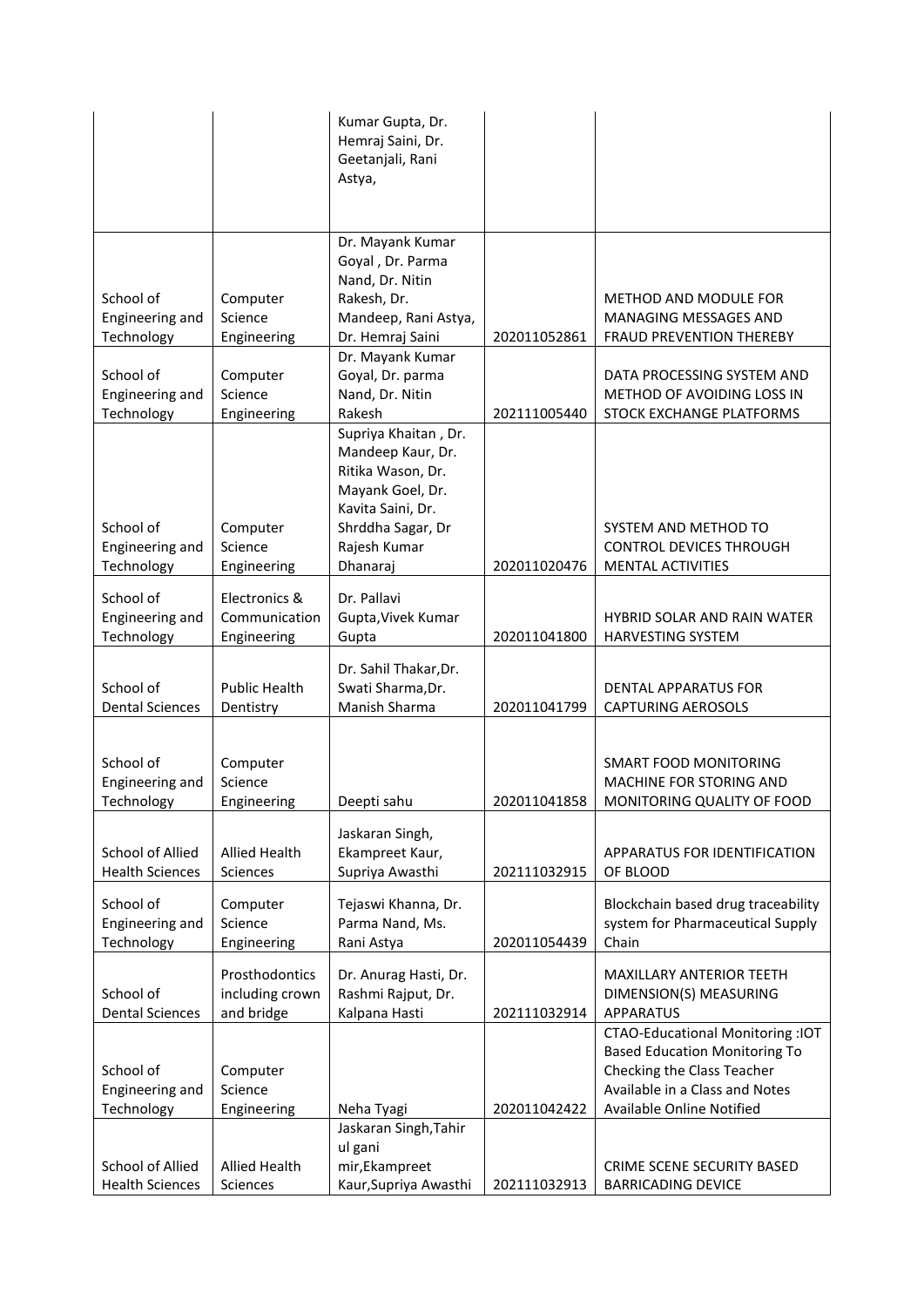| School of<br>Pharmacy         | Pharmacy               | Lincy Joseph,<br>Mathew George                 | 202111040355 | Anti-Diabetic Isoxazole Derivative<br>And Method For Synthesis<br>Thereof |
|-------------------------------|------------------------|------------------------------------------------|--------------|---------------------------------------------------------------------------|
|                               |                        |                                                |              |                                                                           |
| School of                     | Computer               |                                                |              |                                                                           |
| Engineering and<br>Technology | Science<br>Engineering | Ali Imam Abidi                                 | 202011046736 | INTELLIGENT ALERTING DEVICE<br>FOR GARMENT FASTENING                      |
|                               |                        |                                                |              |                                                                           |
|                               |                        |                                                |              | Anti-Epileptic Isoxazole                                                  |
| School of                     |                        | Mathew George,                                 |              | Compound And Method For                                                   |
| Pharmacy                      | Pharmacy               | Lincy Joseph                                   | 202111040349 | <b>Preparation Thereof</b>                                                |
|                               | Conservative           | Dr. Ekta Choudhary,<br>Dr. Ashish              |              | Monobloc Splint Composite For                                             |
| School of                     | Dentistry and          | Choudhary, Dr. Anu                             |              | The Tooth And Method For                                                  |
| <b>Dental Sciences</b>        | Endodontics            | Vashisht                                       | 202111040356 | <b>Fabrication Thereof</b>                                                |
|                               |                        |                                                |              | <b>VEHICULAR LAMP SYSTEM</b>                                              |
| School of                     |                        |                                                |              | ADAPTED TO INDICATE A TURN                                                |
| Engineering and               | Civil                  |                                                |              | AND INCLEMENT WEATHER                                                     |
| Technology                    | Engineering            | Dr. Satyaprakash                               | 202111031720 | CONDITION                                                                 |
| School of                     |                        |                                                |              |                                                                           |
| Engineering and               | Civil                  |                                                |              |                                                                           |
| Technology                    | Engineering            | Nishant Kumar                                  | 202111037806 | ELECTRIC HEATING APPARATUS                                                |
|                               |                        |                                                |              |                                                                           |
|                               |                        |                                                |              |                                                                           |
| School of<br>Engineering and  | Computer<br>Science    |                                                |              | <b>CURRENCY SANITIZING MACHINE</b><br>AND METHOD OF SANITIZE              |
| Technology                    | Engineering            | Nihar Ranjan Roy                               | 202011057523 | <b>THEREOF</b>                                                            |
|                               |                        |                                                |              |                                                                           |
| School of Basic               |                        |                                                |              | <b>WATER FILTER APPARATUS FOR</b>                                         |
| Sciences and                  | Environmental          |                                                |              | <b>EXTRACTING URANIUM FROM</b>                                            |
| Research                      | Science                | BANERJEE, Sushmita<br>. Prof. Ramesh           | 202111039827 | <b>WATER</b>                                                              |
|                               |                        | Chandra Panda 2. Dr.                           |              |                                                                           |
|                               |                        | Bhupesh Kumar Singh                            |              |                                                                           |
|                               |                        | 3. Dr. Sudeshna                                |              |                                                                           |
|                               |                        | Chakraborty 4. Dr.                             |              |                                                                           |
|                               |                        | Ranjeeta Patel 5.                              |              |                                                                           |
|                               |                        | NEERAJ CHANDNANI                               |              |                                                                           |
|                               |                        | 6. Surbhi Vijh 7. Dr.                          |              |                                                                           |
|                               |                        | Suyash Y. Mullemwar                            |              | A NOVEL HYBRID RENEWABLE                                                  |
| School of                     |                        | 8. Dr. Sushil Kalyani 9<br>. Dr. Krishna Kumar |              | POWER PLATFORM TO HARVESTS                                                |
| Engineering and               | Computer<br>Science    | Singh 10 . Santosh                             |              | WIND, SOLARAND WATER<br><b>CURRENT POWER FROM</b>                         |
| Technology                    | Engineering            | Kumar 11.D                                     | 202031036679 | RUNNING WATER-CHANNEL                                                     |
|                               |                        |                                                |              |                                                                           |
| School of Basic               |                        |                                                |              |                                                                           |
| Sciences and                  | Physics                |                                                | 202111041312 | A TROLLEY ASSEMBLY FOR USE IN                                             |
| Research                      |                        | THAKAR, Sahil                                  |              | <b>MEDICAL FIELD</b><br>INTELLIGENT METHOD AND                            |
|                               |                        |                                                |              | <b>SYSTEM FOR DYNAMIC</b>                                                 |
| School of                     | Computer               |                                                |              | MALWAREDETECTION USING                                                    |
| Engineering and               | Science                | Gulshan Shrivastava,                           |              | <b>MACHINE LEARNING FOR</b>                                               |
| Technology                    | Engineering            | Prabhat Kumar                                  | 202131001289 | ANDROID COMPUTINGDEVICE                                                   |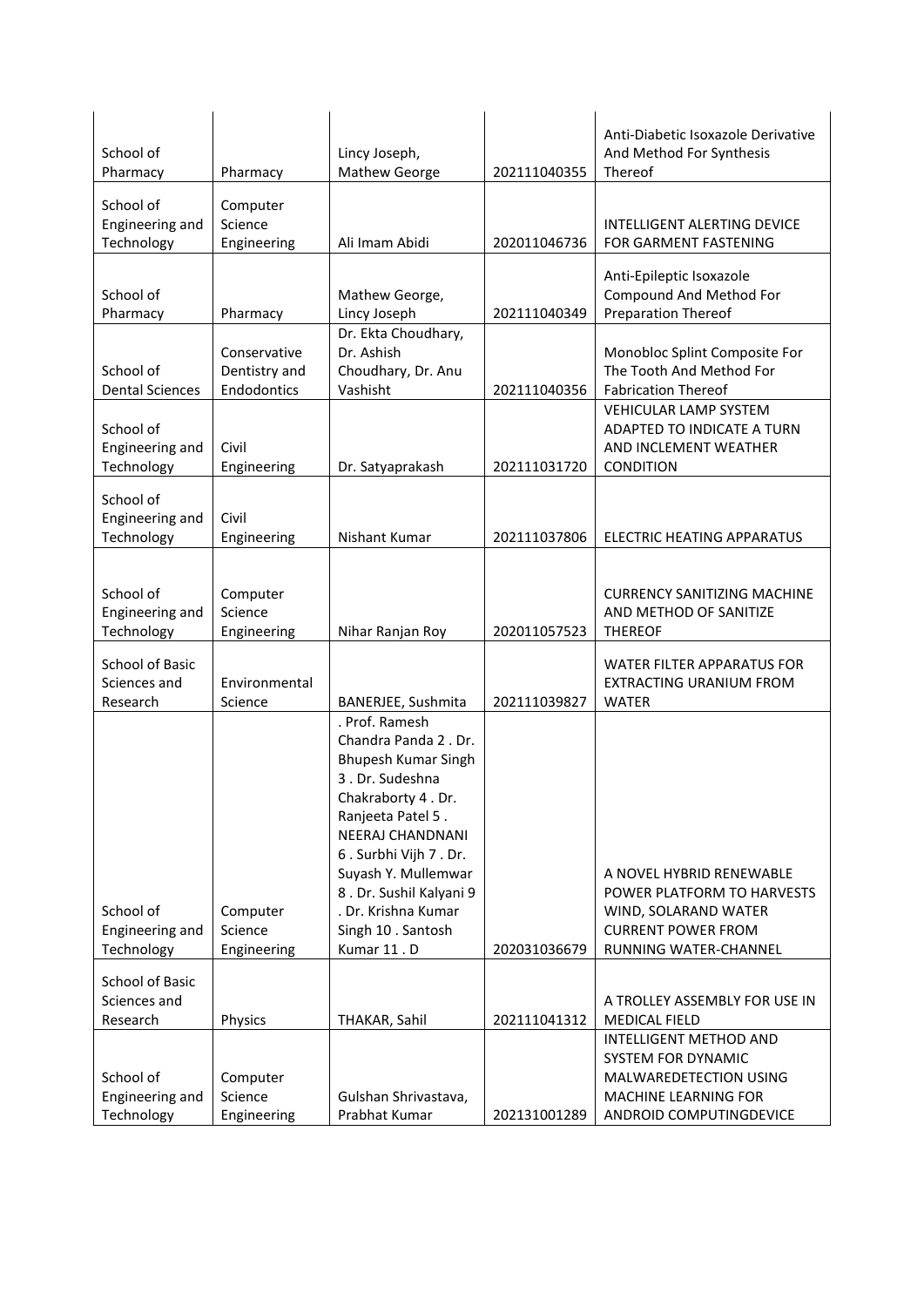| <b>School of Basic</b><br>Sciences and         | Agricultural                       |                                                                                                                                                     |              |                                                                                                                                      |
|------------------------------------------------|------------------------------------|-----------------------------------------------------------------------------------------------------------------------------------------------------|--------------|--------------------------------------------------------------------------------------------------------------------------------------|
| Research                                       | <b>Sciences</b>                    | Dr. ASTHA GUPTA                                                                                                                                     | 202111041462 | <b>TURMERIC LIP BALM</b>                                                                                                             |
| School of<br>Engineering and<br>Technology     | Computer<br>Science<br>Engineering | Gulshan Shrivastava,<br>Anil Kumar Sagar,<br>Parma Nand, Sanjoy<br>Das                                                                              | 2020102709   | <b>OMAI- Waste Treatment Systems:</b><br>AI- Based Programming for<br>Operation and Maintenance of<br><b>Waste Treatment Systems</b> |
| School of<br><b>Dental Sciences</b>            | <b>Public Health</b><br>Dentistry  | Swati Sharma                                                                                                                                        | 202111044537 | DENTAL INSTRUMENT HOLDING<br>ASSEMBLY                                                                                                |
| School of<br>Engineering and<br>Technology     | Computer<br>Science<br>Engineering | Arun Prakash<br>Agrawal, Suman lata,<br>Jay chitra, Shiv Pujan<br>Jaiswal                                                                           | 202011046559 | Automatic Measuring and<br><b>Marking Device</b>                                                                                     |
| School of<br>Engineering and<br>Technology     | Computer<br>Science<br>Engineering | Rachakonda Hrithik<br>Sagar                                                                                                                         | 202111040354 | ORAL HEALTHCARE<br>MANAGEMENT DEVICE                                                                                                 |
| School of<br><b>Business</b><br><b>Studies</b> | Management                         | Dr. Mridul Dharwal                                                                                                                                  | 2021103342   | ARTIFICIAL NEURAL NETWORK<br><b>BASED PRODUCTION</b><br>MONITORING WITH OPTIMIZED<br>TOOL LIFESPAN SYSTEM                            |
| School of<br>Engineering and<br>Technology     | Computer<br>Science<br>Engineering | Dr. Mandeep Kaur 2.<br>Prof (Dr.) Parmanand<br>3. Prof (Dr.) Nitin<br>Rakesh 4 . Dr. Ritika<br>Wason 5 . Dr. Ali<br>Imam Abidi 6. Ms.<br>Rani Astya | 202011020475 | SYSTEM AND METHOD FOR<br><b>CLUSTERING AND/OR DETECTION</b><br><b>OF P300</b>                                                        |
| School of<br><b>Business</b><br><b>Studies</b> | Management                         | ANIMESH SINGH,<br>SAUMYA KUMAR                                                                                                                      | 202111008432 | A FRAMEWORK FOR TESTING THE<br>STAKEHOLDERS PERCEPTION OF<br>ETHICAL PRACTICES BY FIRMS                                              |
| School of<br>Engineering and<br>Technology     | Computer<br>Science<br>Engineering | DR. SHRIKANT,<br><b>HARSHIT SHARMA</b>                                                                                                              | 201911047988 | <b>METHOD TO DETECT AND</b><br><b>ANALYSE MALWARE</b>                                                                                |
| School of<br>Engineering and<br>Technology     | Civil<br>Engineering               | <b>MEGHA GUPTA</b>                                                                                                                                  | 201911018454 | HIGH STRENGTH CONCRETE MIX<br>USING QUARRY DUST                                                                                      |
| School of<br>Engineering and<br>Technology     | Civil<br>Engineering               | Chhavi Gupta                                                                                                                                        | 201911024218 | A SELF-CURING CONCRETE MIX                                                                                                           |
| School of Basic<br>Sciences and<br>Research    | Physics                            | Dr. Manish Sharma,<br>Dr. Swati Sharma, Dr.<br>Sahil Thakar,                                                                                        | 201911038362 | <b>WASTEWATER MANAGEMENT</b><br>SYSTEM AND A METHOD<br><b>THEREOF</b>                                                                |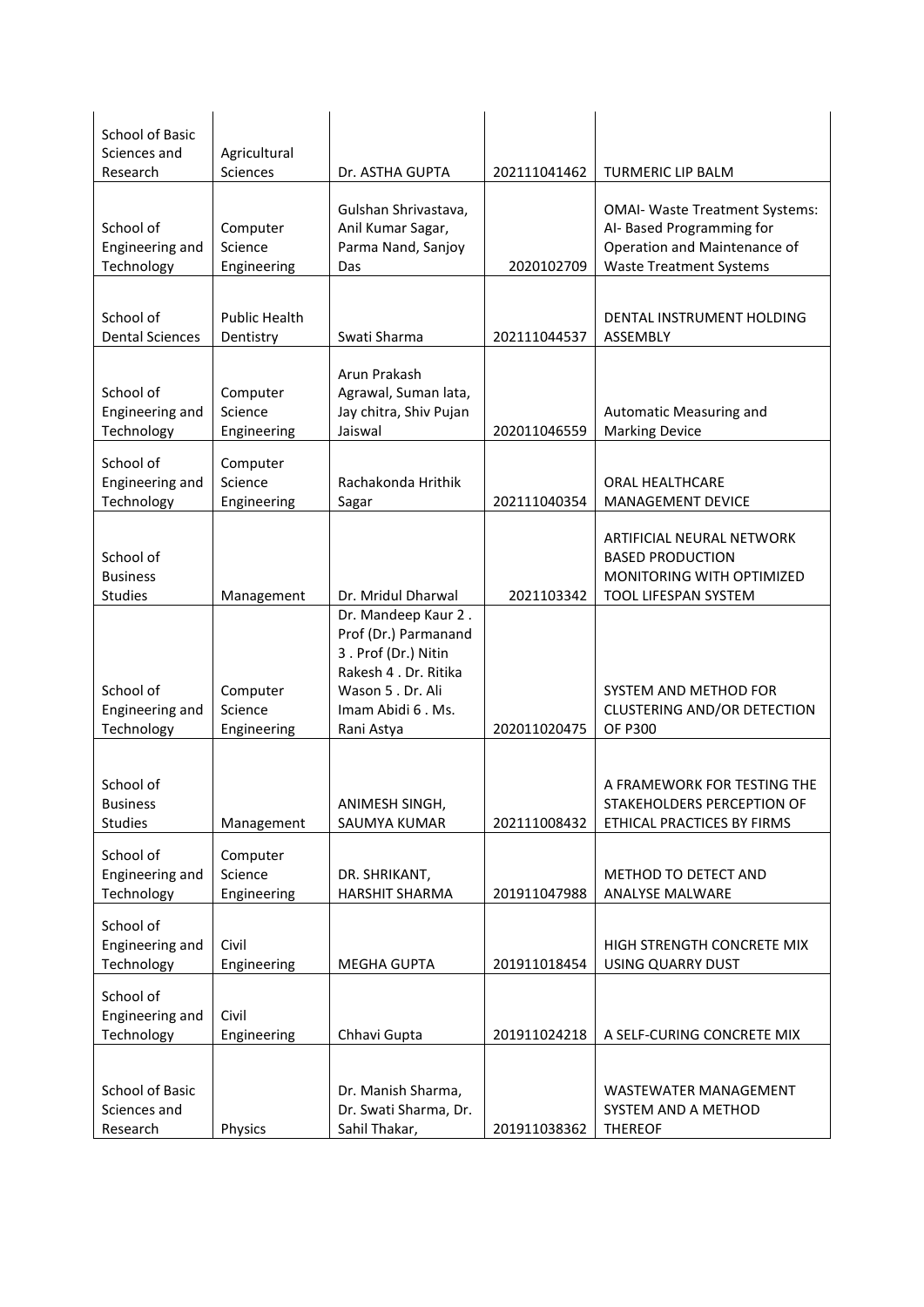| School of<br><b>Dental Sciences</b>        | <b>Dental Sciences</b>                              | Dr. Sahil Thakar, Dr.<br>Manish Sharma, Dr.<br>Swati Sharma                                                             | 201911045198 | A PORTABLE DENTAL BOWL<br>ASSEMBLY                                                                                                        |
|--------------------------------------------|-----------------------------------------------------|-------------------------------------------------------------------------------------------------------------------------|--------------|-------------------------------------------------------------------------------------------------------------------------------------------|
| School of<br><b>Dental Sciences</b>        | <b>Dental Sciences</b>                              | Alankrita Chaudhary,<br>Swati Sharma,<br>Kuldeep Dhanker,<br>Sahil Thakar, Manish<br>Sharma                             | 202011001024 | AN ORAL TISSUE REFLECTING<br><b>INSTRUMENT</b>                                                                                            |
| School of<br>Engineering and<br>Technology | Civil<br>Engineering                                | MEGHA GUPTA and<br><b>UMAR AYAZ LONE</b>                                                                                | 201911045309 | A SYNERGISTIC COMPOSITION<br>FOR ENHANCING SELF-HEALING<br>PROPERTIES IN SELF<br><b>COMPACTING CONCRETE (SCC)</b>                         |
| School of<br>Engineering and<br>Technology | Computer<br>Science<br>Engineering                  | Atif Anwar and<br>Parma Nand                                                                                            | 201911047989 | ANTI-THEFT VEHICLE SYSTEM                                                                                                                 |
| School of<br>Engineering and<br>Technology | Computer<br>Science<br>Engineering                  | Dr. Parma Nand &<br>Team                                                                                                | 201911047990 | ROBOT CONTROL SYSTEM                                                                                                                      |
| School of<br>Engineering and<br>Technology | Computer<br>Science<br>Engineering                  | Dr. Sudeshna<br>Chakraborty and<br>Team                                                                                 | 201941025185 | <b>IOT BASED SOIL FERTILIZATION</b><br><b>TEST</b>                                                                                        |
| School of<br>Engineering and<br>Technology | Computer<br>Science<br>Engineering                  | Dr. Mandeep Kaur,<br>Anamika Mitra, Dr.<br>Rashi Agarwal,<br>Supriya Khaitan                                            | 202011004730 | SYSTEM AND METHOD FOR HIGH<br><b>EFFICIENCY CODING FOR</b><br>SURVEILLANCE VIDEOS BASED ON<br>SELECTIVE BASED FAST INTRA<br><b>CODING</b> |
| School of<br>Engineering and<br>Technology | <b>Electrical and</b><br>Electronics<br>Engineering | Ms. Suman Lata Dhar,<br>Dr. Mridul Dharwal,<br>Ahmad Garba<br>Khaleel, Dr. Md.<br>Junaid Alam. Mr.<br>Gaurav Gupta      | 202011011006 | <b>OPTIMAL SYSTEM FOR</b><br><b>CALCULATING ENERGY</b>                                                                                    |
| School of<br>Architecture<br>and Planning  | Architecture                                        | Dr. Dipti Parashar, Dr.<br>Mridul Dharwal                                                                               | 202011019775 | FRAMEWORK FOR EVALUATING<br><b>GOVERNMENT ROLE IN PPP</b><br><b>STRUCTURING</b>                                                           |
| School of<br><b>Business</b><br>Studies    | Management                                          | Dr. Aarti Sharma<br>2) Dr. Mridul Dharwal<br>3) Dr. Santoshi<br>SenGupta 4)Capt.<br>Gagan Sharma 5) Dr.<br>Parul Saxena | 202011020766 | <b>FRAMEWORK MODEL FOR</b><br>UTILIZING ORGANIZATIONAL<br>RESOURCE CAPABILITIES                                                           |
| School of<br><b>Business</b><br>Studies    | Management                                          | Dr. Vikas Singla 2)Mr.<br>Gaurav Gupta 3)Dr.<br>Mridul Dharwal 4)Dr.<br>Animesh Singh<br>5) Neha Bhardwaj               | 202011011004 | MODEL AND METHOD OF<br>EMOTIONAL BRANDING SCALE IN<br><b>CREATING BRAND TRUST</b>                                                         |
| School of<br>Engineering and<br>Technology | Computer<br>Science<br>Engineering                  | Shri Kant and<br>Katembo Kituta<br>Ezechiel                                                                             | 202011031514 | METHOD FOR SYNCHRONIZATION<br>OF DATA REPOSITORIES                                                                                        |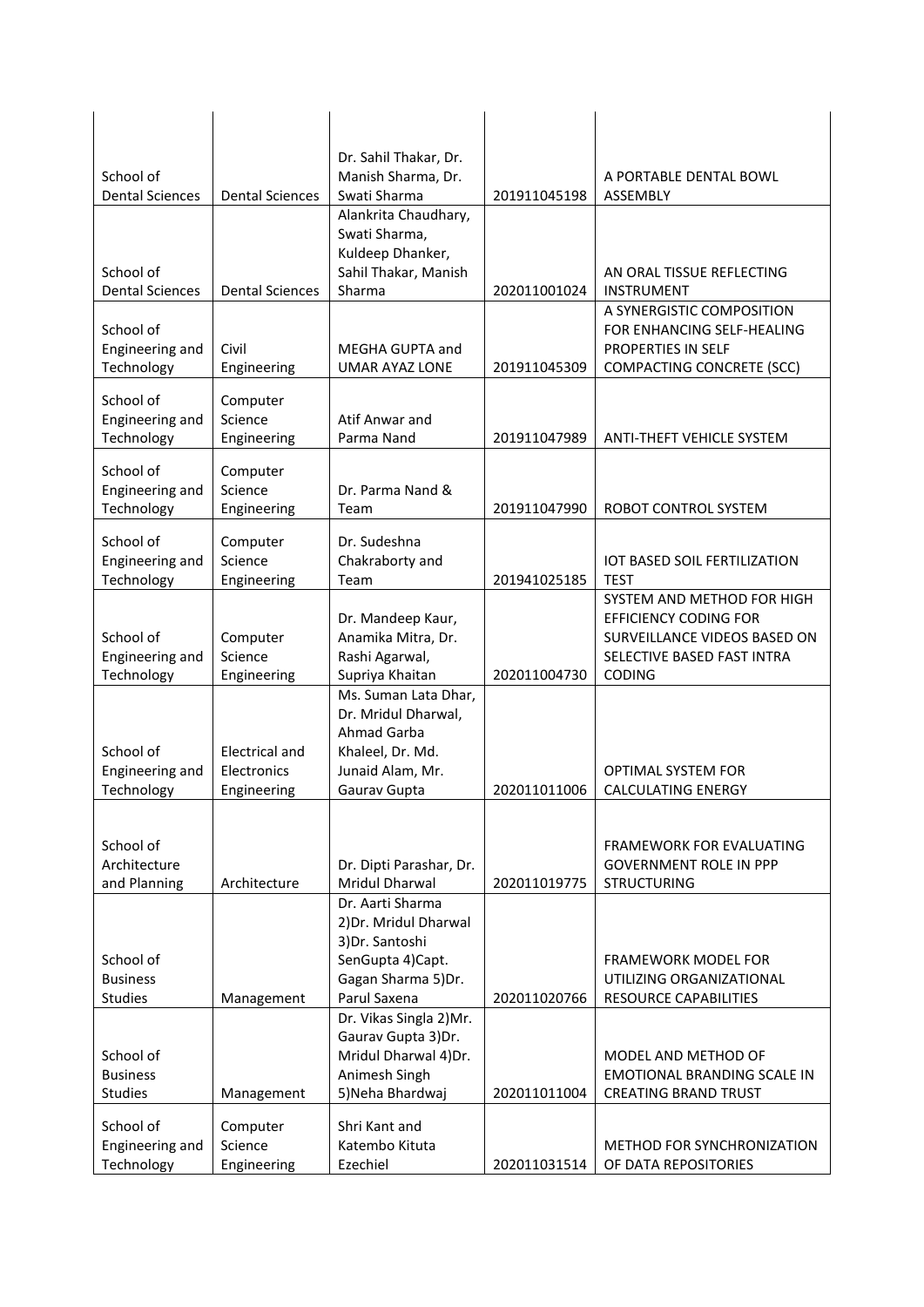| School of<br>Engineering and                       | Computer<br>Science                           | "Prof Parma Nand<br>Astya, Dr. Nitin<br>Rakesh, Dr. Sudeshna<br>Chakraborty, Sanika<br>Singh, Rani Astya, Dr.<br>Sourabh<br>Mukherjee, Rakesh<br>Matam, Ashutosh<br>Shrivastava" |              | "INTELLIGENT HEALTH                                                                                                                                                          |
|----------------------------------------------------|-----------------------------------------------|----------------------------------------------------------------------------------------------------------------------------------------------------------------------------------|--------------|------------------------------------------------------------------------------------------------------------------------------------------------------------------------------|
| Technology                                         | Engineering                                   | Jitender Kumar 2) Brij                                                                                                                                                           | 202011019456 | SURVEILLANCE SYSTEM"                                                                                                                                                         |
| School of<br><b>Business</b><br>Studies            | Management                                    | Vaid 3) Dr Ashish<br>Gupta 4)Md Chand<br>Rashid 5)Ramendra<br>Singh                                                                                                              | 202021035006 | SYSTEM AND METHOD FOR<br>PROCESSING TEXT BASED<br><b>ELECTRONIC DOCUMENTS</b>                                                                                                |
|                                                    |                                               |                                                                                                                                                                                  |              |                                                                                                                                                                              |
| School of<br>Engineering and<br>Technology         | Electronics &<br>Communication<br>Engineering | Dr. Rashmi<br>Priyadarshini                                                                                                                                                      | 201911028286 | A SYSTEM AND METHOD FOR<br>PROVIDING SMART FARMING IN<br>ANAGRICULTURAL LAND                                                                                                 |
| School of<br>Engineering and<br>Technology         | Computer<br>Science<br>Engineering            | Dr. Ritika Wason, Dr.<br>Prashant Singh Rana,<br>Dr. Vishal Jain, Dr.<br>Mandeep Kaur, Dr.<br>Mayank Kumar<br>Goyal, Dr. Pradeep<br>Kumar Gupta, Dr.<br>Punit Gupta              | 202011024463 | SYSTEM AND METHOD TO<br>MONITOR REAL TIME MENTAL<br><b>HEALTH OF USER</b>                                                                                                    |
| School of<br><b>Business</b><br><b>Studies</b>     | Management                                    | Dr Mohammad<br>Junaid Alam, Dr.<br>Mridul Dharwal, Ms.<br>Pooja Singh, Dr. Sunil<br>Joshi, Dr. K.R.Gola                                                                          | 202011011005 | SYSTEM FOR ASSESSING AND<br><b>IMPROVING CONTRIBUTION OF</b><br><b>BANKING SECTOR IN GENDER</b><br>EQUITY AND SOCIAL WELFARE<br>THROUGH CORPORATE SOCIAL<br>RESPONSIBILITY), |
|                                                    |                                               |                                                                                                                                                                                  |              |                                                                                                                                                                              |
| School of<br>Engineering and<br>Technology         | Civil<br>Engineering                          | Dr .Gaurav Saini                                                                                                                                                                 | 201711026683 | Decentralized water Filtration<br>System.                                                                                                                                    |
| School of Basic<br>Sciences and<br>Research        | Life Sciences                                 | Dr.Abhilash Singh<br>Mathuriya                                                                                                                                                   | 201811045630 | Multi function Dripping Microbial<br><b>Fuel Cell</b>                                                                                                                        |
| <b>School of Basic</b><br>Sciences and<br>Research | Life Sciences                                 | Dr.Abhilash Singh<br>Mathuriya                                                                                                                                                   | 201811036148 | Microbial Packed Bed Fuel Cell                                                                                                                                               |
| School of<br><b>Business</b><br>Studies            | Management                                    | Jitender Kumar                                                                                                                                                                   | 201811021769 | <b>HEALTH CARE MANAGEMENT</b><br>SYSTEM AND A METHOD FOR THE<br>SAME                                                                                                         |
| School of<br>Engineering and<br>Technology         | Civil<br>Engineering                          | Dr. Nishant Kumar                                                                                                                                                                | 201811029961 | A Self-Compacting Concrete Mix                                                                                                                                               |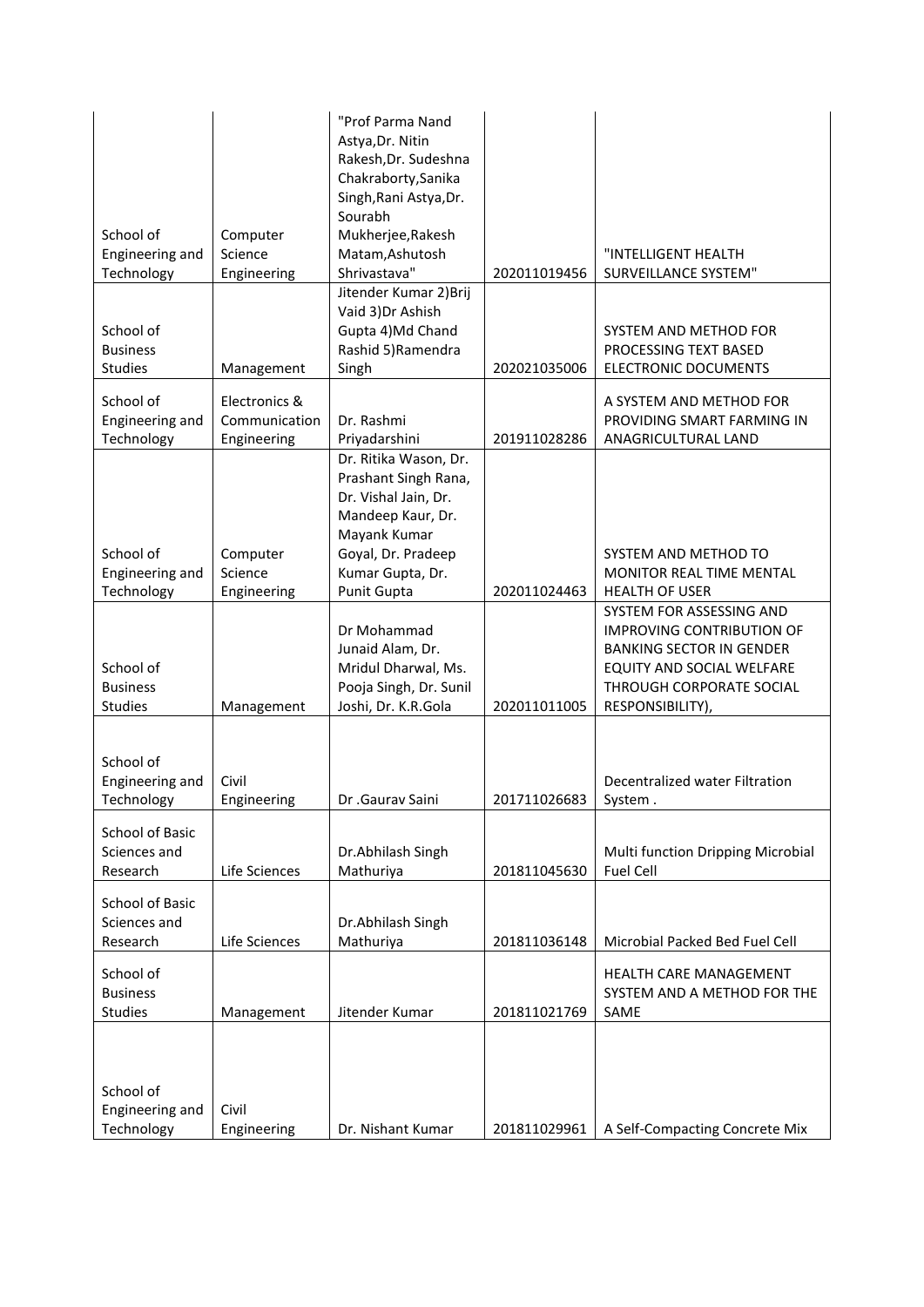| School of                                   |                                               | Nishant Kumar, Sunil                                         |              | <b>CORROSION INHIBITING</b><br><b>COMPOSITION AND METHOD OF</b>                                                                                                  |
|---------------------------------------------|-----------------------------------------------|--------------------------------------------------------------|--------------|------------------------------------------------------------------------------------------------------------------------------------------------------------------|
| Engineering and<br>Technology               | Civil<br>Engineering                          | Saharan and Moiyeen<br>Ul Maji                               | 201911000516 | INHIBITING CORROSION OF A<br>METALLIC REINFORCEMENT IN A                                                                                                         |
| School of<br>Engineering and<br>Technology  | Biotechnology                                 | <b>RITA SINGH MA</b><br>JUMDAR and<br>SWAKRITI SHRESTHA      | 201911001012 | A METHOD OF BIOREMEDIATION<br>OF WASTE WATER RESOURCE(S)<br>BY MICRO-ALGAE                                                                                       |
| School of<br>Engineering and<br>Technology  | Computer<br>Science<br>Engineering            | Dr. Sudeshna<br>Chakraborty and<br>Team                      | 201911017877 | SYSTEM OF POWER<br>MANAGEMENT WITH MAXIMUM<br>POWER POINT TRACKING (MPPT)<br>CONTROL OF LARGE-SCALE GRID<br><b>CONNECTED INVERT</b><br>PHOTOVOLTAIC APPLICATIONS |
| School of<br>Engineering and<br>Technology  | Biotechnology                                 | Dr. Archana Pandita<br>and Ankit Khugshal                    | 201911025136 | <b>METHOD FOR SELF SUSTAINED</b><br>PROCESSING OF WASTE                                                                                                          |
| School of<br>Engineering and<br>Technology  | Computer<br>Science<br>Engineering            | Dr. Sudeshna<br>Chakraborty and<br>Team                      | 201911028221 | <b>METHOD FOR DATA</b><br><b>COMPRESSION AND ENCRYPTION</b><br>FOR DIGITAL COMMUNICATION<br><b>BASED ON SYMBOLS IN</b><br><b>INFORMATION SOURCE</b>              |
| School of<br>Engineering and<br>Technology  | Computer<br>Science<br>Engineering            | Dr. Sudeshna<br>Chakraborty and<br>Team                      | 201921006207 | SOLAR-ELECTRIC POWER<br><b>DISTRIBUTION AND</b><br>MANAGEMENT SYSTEM FOR<br><b>AGRICULTURE PURPOSES</b>                                                          |
| School of Basic<br>Sciences and<br>Research | Life Sciences                                 | Dr. Abhilasha Singh<br>Mathuriya                             | 201911008420 | UNDERGROUND MICROBIAL FUEL<br><b>CELL</b>                                                                                                                        |
| School of<br>Engineering and<br>Technology  | Civil<br>Engineering                          | Prof. Satyaprakash                                           | 201813032631 | A NON-SAND, DURABLE, WATER-<br>PERVIOUS CONCRETE                                                                                                                 |
| School of<br>Engineering and<br>Technology  | Electronics &<br>Communication<br>Engineering | Palepu Jithin Kumar,<br>Pallavi Gupta                        | 201911000366 | A PROSTHETIC DEVICE AND A<br>METHOD OF OPERATING THE<br>SAME                                                                                                     |
| School of<br>Engineering and<br>Technology  | Electronics &<br>Communication<br>Engineering | Dr. Rashmi<br>Pryiadarshni<br>,Baganda<br>Crispin, Masudi, A | 201711038192 | Smart Attendance system and<br>method of Opreation for the<br>same.                                                                                              |
| School of Basic<br>Sciences and<br>Research | Physics                                       | Dr. Manish Sharma,<br>Pranjli, Prakhar Srinet<br>& Neer      | 201711018829 | A System for Monitoring Energy<br>Consumption.                                                                                                                   |
| School of<br>Engineering and<br>Technology  | Civil<br>Engineering                          | Prof .Satya prakash                                          | 201711018649 | A Composition for Concreate with<br>Engine Coolant and A method of<br>Production There of.                                                                       |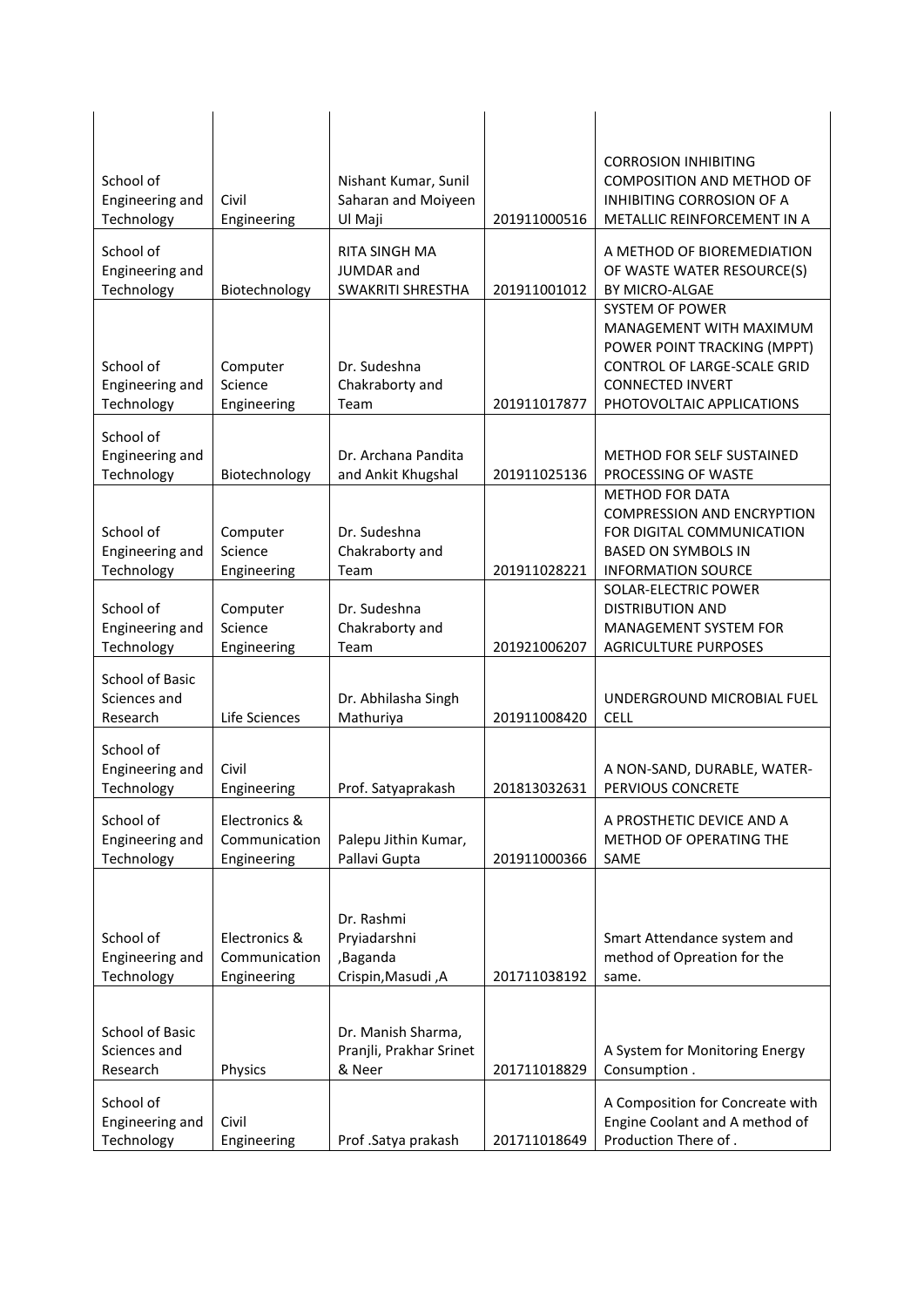| School of<br>Engineering and<br>Technology  | Civil<br>Engineering | Dr .Gauray Saini                           | 201711043359 | A process of treating wastewater<br>with a Natural Coagulant.                                                       |
|---------------------------------------------|----------------------|--------------------------------------------|--------------|---------------------------------------------------------------------------------------------------------------------|
| School of<br>Engineering and<br>Technology  | Civil<br>Engineering | Prof.Nishant Kumar                         | 201811030291 | A composite concreate<br>Composition and process of<br>Preparation There of                                         |
| School of Basic<br>Sciences and<br>Research | Life Sciences        | Dr .Abhilash Singh<br>Mathuriya            | 201711046878 | A Mcrobial fuel cell with<br>interconnected Anode Chambers                                                          |
| School of Basic<br>Sciences and<br>Research | Life Sciences        | Dr .Abhilash Singh<br>Mathuriya            | 201711046879 | An Auto Dripping Microbial Fuel<br>Cell.                                                                            |
| School of<br>Engineering and<br>Technology  | Civil<br>Engineering | Prof .Satya Prakash                        | 201811003383 | A Method of Linking a non Geo-<br>Referenced Map with A Geo-<br>Referenced Map                                      |
| School of<br>Engineering and<br>Technology  | Biotechnology        | Dr.Sahana Majumdar                         | 201711037837 | A metod of Experession of Coat<br>Protein Gene of Banana Bunchy<br>Top Virus (BBTV) in Bacteria Host                |
| School of<br>Architecture<br>and Planning   | Art and Design       | Dr. Rashmi<br>Pryiadarshni &<br>R.M.Mehera | 201711043600 | Device Free Localization<br>Technology                                                                              |
| School of<br>Engineering and<br>Technology  | Civil<br>Engineering | Dr. Gaurav Saini &<br>Sahana Majumdar      | 201711031476 | A Process For Simultaneous<br>Treatment And Management Of<br>Waste From Petha Sweet Industry<br>(Benincasa Hispida) |
| School of<br>Engineering and<br>Technology  | Civil<br>Engineering | Dr .Gaurav Saini                           | 201711026431 | Benincasahispida coagulant for<br>water treatment and methods                                                       |
| School of<br>Engineering and<br>Technology  | Civil<br>Engineering | Dr. Gaurav Saini                           | 201711018830 | STP Sludge filled plastic bottle for<br>low cost construction                                                       |
| School of<br>Engineering and<br>Technology  | Civil<br>Engineering | Dr .Gaurav Saini                           | 201711027878 | Concrete Composition using<br>Sludge from Sewage Treatment<br>Plant (STP )and Method Thereof.                       |